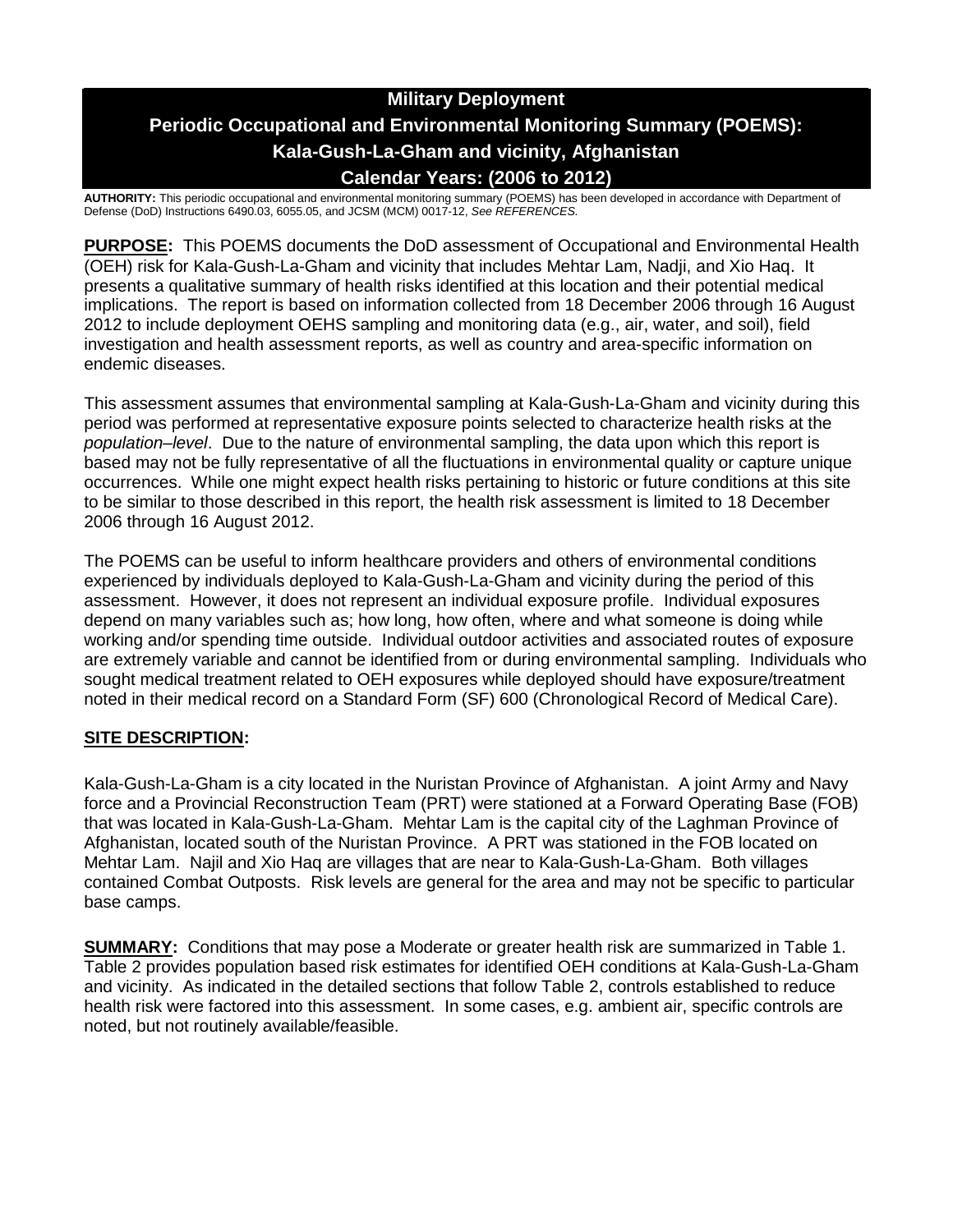#### **Table 1: Summary of Occupational and Environmental Conditions with MODERATE or Greater Health Risk**

#### *Short-term health risks & medical implications:*

The following may have caused acute health effects in some personnel during deployment at Kala-Gush-La-Gham and vicinity that includes Mehtar Lam, Nadji, and Xio Haq:

Food/waterborne diseases (e.g., bacterial diarrhea, hepatitis A, typhoid/paratyphoid fever, brucellosis, diarrhea-cholera, diarrhea-protozoal, hepatitis E); other endemic diseases (malaria, leishmaniasis – cutaneous, Crimean-Congo hemorrhagic fever, sandfly fever, typhus-miteborne, leptospirosis, Tuberculosis (TB), rabies, anthrax, Q fever); and heat stress. For food/waterborne diseases (e.g., bacterial diarrhea, hepatitis A, typhoid/paratyphoid fever, brucellosis, diarrhea-cholera, diarrhea-protozoal, hepatitis E), if ingesting local food and water, the health effects can temporarily incapacitate personnel (diarrhea) or result in prolonged illness (hepatitis A, typhoid/paratyphoid fever, brucellosis, hepatitis E). Risks from food/waterborne diseases may have been reduced with preventive medicine controls and mitigation, which includes hepatitis A and typhoid fever vaccinations and only drinking from approved water sources in accordance with standing CENTCOM policy. For other vector-borne endemic diseases (malaria, leishmaniasis – cutaneous, Crimean-Congo hemorrhagic fever, sandfly fever, typhus-miteborne), these diseases may constitute a significant risk due to exposure to biting vectors; risk reduced to Low by proper wear of the treated uniform, application of repellent to exposed skin and bed net use, minimizing areas of standing water, and appropriate chemoprophylaxis. For water contact diseases (leptospirosis) activities involving extensive contact with surface water increase risk. For respiratory diseases (tuberculosis or TB), personnel in close-quarter conditions could have been at risk for person-to-person spread. Animal contact diseases (rabies, anthrax, Q fever), pose year-round risk. For heat stress, risk can be greater in months May through September, and for susceptible persons including those older than 45, of low fitness level, unacclimatized, or with underlying medical conditions. Risks from heat stress may have been reduced with preventive medicine controls, work-rest cycles, proper hydration and nutrition, and mitigation.

Air quality: Though no overall short-term risk was identified (limited data) for inhalable coarse particulate matter less than 10 micrometers in diameter (PM<sub>10</sub>) and for inhalable fine particulate matter less than 2.5 micrometers in diameter (PM<sub>2.5</sub>), the area is a dusty desert environment and conditions may vary. PM<sub>10</sub> and PM<sub>2.5</sub>, exposures may result in mild to more serious short-term health effects (e.g., eye, nose or throat and lung irritation) in some personnel while at this site, particularly exposures to high levels of dust such as during high winds or dust storms. For PM<sub>10</sub> and PM<sub>2.5</sub>, certain subgroups of the deployed forces (e.g., those with pre-existing asthma/cardio-pulmonary conditions) are at greatest risk of developing notable health effects. Although most effects from exposure to particulate matter should have resolved postdeployment, providers should be prepared to consider the relationship between deployment exposures and current complaints. Some individuals may have sought treatment for acute respiratory irritation during their time at Kala-Gush-La-Gham and vicinity that includes Mehtar Lam, Nadji, and Xio Haq. Personnel who reported with symptoms or required treatment while at this site should have exposure and treatment noted in medical record (e.g., electronic medical record and/or on a Standard Form (SF) 600 (*Chronological Record of Medical Care*).

#### *Long-term health risks & medical implications:*

The hazards associated with potential long-term health effects at Kala-Gush-La-Gham and vicinity that includes Mehtar Lam, Nadji, and Xio Haq include:

Air quality: Although fine particulate matter less than 10 micrometers in diameter (PM<sub>10</sub>) was not evaluated for long-term risk due to no available health guidelines, and the overall long-term risk for exposure to inhalable fine particulate matter less than 2.5 micrometers in diameter (PM2.5) was not evaluated due to insufficient data, the area was a dusty desert environment and conditions may vary. For inhalational exposure to high levels of dust,  $PM_{10}$  and  $PM_{2.5}$ , such as during high winds or dust storms, it is considered possible that some otherwise healthy personnel who were exposed for a long-term period to dust and particulate matter could develop certain health conditions (e.g., reduced lung function, cardiopulmonary disease). Personnel with a history of asthma or cardiopulmonary disease could potentially be more likely to develop such chronic health conditions. While the dust and particulate matter exposures and exposures to burn pit smoke were acknowledged, at this time there were no specific recommended, post-deployment medical surveillance evaluations or treatments. Providers should still consider overall individual health status (e.g., any underlying conditions/susceptibilities) and any potential unique individual exposures (such as occupational exposures or specific personal dosimeter data) when assessing individual concerns.

Certain individuals may need to be followed/evaluated for specific occupational exposures/injuries (e.g., annual audiograms as part of the medical surveillance for those enrolled in the Hearing Conservation Program; and personnel covered by Respiratory Protection Program and/or Hazardous Waste/Emergency Responders Medical Surveillance).

> Page 2 of 20 Reviewed by CENTCOM (19 February 2015) Final Approval Date (9 April 2018)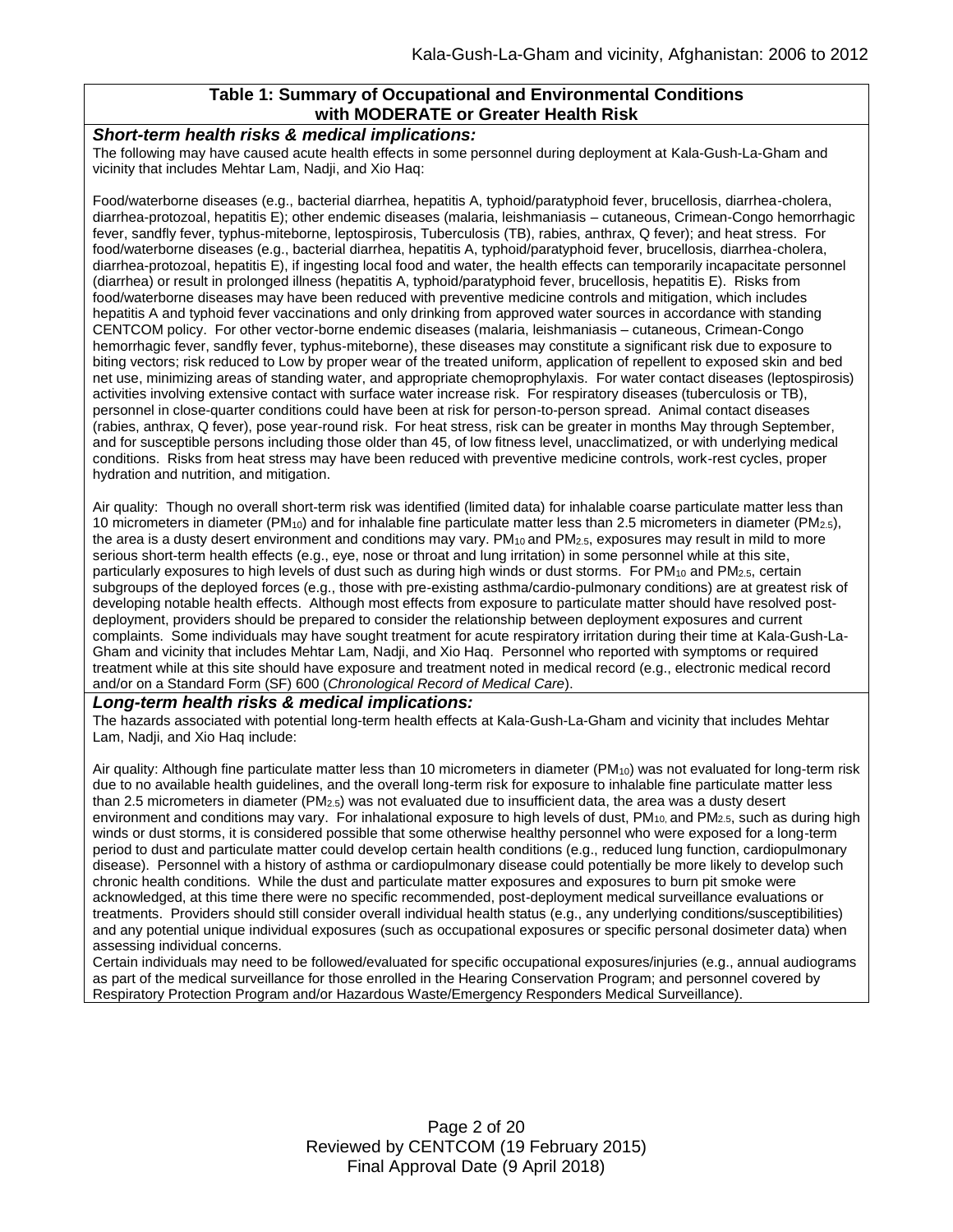| Source of<br><b>Identified Health</b><br>Risk <sup>3</sup>                         | Unmitigated Health Risk Estimate <sup>4</sup>                                                                                                                                                                                                                                                                                                                                                  | <b>Control Measures</b><br>Implemented                                                                                                                 | Residual Health Risk Estimate <sup>4</sup>              |
|------------------------------------------------------------------------------------|------------------------------------------------------------------------------------------------------------------------------------------------------------------------------------------------------------------------------------------------------------------------------------------------------------------------------------------------------------------------------------------------|--------------------------------------------------------------------------------------------------------------------------------------------------------|---------------------------------------------------------|
| <b>AIR</b>                                                                         |                                                                                                                                                                                                                                                                                                                                                                                                |                                                                                                                                                        |                                                         |
| Particulate<br>matter less than<br>10 microns in<br>diameter $(PM_{10})$           | Short-term: None                                                                                                                                                                                                                                                                                                                                                                               | Limiting strenuous<br>physical activities when air<br>quality is especially poor;<br>and actions such as<br>closing tent flaps,<br>windows, and doors. | Short-term: None                                        |
|                                                                                    | Long-term: No health guidelines                                                                                                                                                                                                                                                                                                                                                                |                                                                                                                                                        | Long-term: No health guidelines                         |
|                                                                                    | Short-term: None                                                                                                                                                                                                                                                                                                                                                                               | Limiting strenuous                                                                                                                                     | Short-term: None                                        |
| Particulate<br>matter less than<br>2.5 microns in<br>diameter (PM <sub>2.5</sub> ) | Long-term: Insufficient data available                                                                                                                                                                                                                                                                                                                                                         | physical activities when air<br>quality is especially poor;<br>and actions such as<br>closing tent flaps,<br>windows, and doors.                       | Long-term: Insufficient data available                  |
|                                                                                    | Short-term: None                                                                                                                                                                                                                                                                                                                                                                               |                                                                                                                                                        | Short-term: None                                        |
| Metals                                                                             | Long-term: None                                                                                                                                                                                                                                                                                                                                                                                |                                                                                                                                                        | Long-term: None                                         |
| Volatile Organic                                                                   | Short-term: No data available                                                                                                                                                                                                                                                                                                                                                                  |                                                                                                                                                        | Short-term: No data available                           |
| Compounds<br>(VOC)                                                                 | Long-term: No data available                                                                                                                                                                                                                                                                                                                                                                   |                                                                                                                                                        | Long-term: No data available                            |
| <b>SOIL</b>                                                                        |                                                                                                                                                                                                                                                                                                                                                                                                |                                                                                                                                                        |                                                         |
| Metals                                                                             | Short-term: Not an identified source of<br>health risk.                                                                                                                                                                                                                                                                                                                                        |                                                                                                                                                        | Short-term: Not an identified source of<br>health risk. |
|                                                                                    | Long-term: None                                                                                                                                                                                                                                                                                                                                                                                |                                                                                                                                                        | Long-term: None                                         |
| Organic<br>Compounds                                                               | Short-term: Not an identified source of<br>health risk.                                                                                                                                                                                                                                                                                                                                        |                                                                                                                                                        | Short-term: Not an identified source of<br>health risk. |
|                                                                                    | Long-term: None                                                                                                                                                                                                                                                                                                                                                                                |                                                                                                                                                        | Long-term: None                                         |
| Inorganic<br>Compounds                                                             | Short-term: Not an identified source of<br>health risk.                                                                                                                                                                                                                                                                                                                                        |                                                                                                                                                        | Short-term: Not an identified source of<br>health risk. |
|                                                                                    | Long-term: None                                                                                                                                                                                                                                                                                                                                                                                |                                                                                                                                                        | Long-term: None                                         |
| <b>WATER</b>                                                                       |                                                                                                                                                                                                                                                                                                                                                                                                |                                                                                                                                                        |                                                         |
|                                                                                    | Short-term: No data available                                                                                                                                                                                                                                                                                                                                                                  | Army Public Health Center<br>(Provisional) former U.S.                                                                                                 | Short-term: No data available                           |
| <b>Consumed Water</b><br>(Water Used for<br>Drinking)                              | Long-term: No data available                                                                                                                                                                                                                                                                                                                                                                   | Army Veterinary<br>Command (VETCOM)<br>approved bottled water<br>and potable water only<br>from approved water<br>sources                              | Long-term: No data available                            |
| Water for Other<br>Purposes                                                        | Short-term: None                                                                                                                                                                                                                                                                                                                                                                               | Water treated in<br>accordance with<br>standards applicable to its<br>intended use                                                                     | Short-term: None                                        |
|                                                                                    | Long-term: None                                                                                                                                                                                                                                                                                                                                                                                |                                                                                                                                                        | Long-term: None                                         |
| <b>ENDEMIC</b><br><b>DISEASE</b>                                                   |                                                                                                                                                                                                                                                                                                                                                                                                |                                                                                                                                                        |                                                         |
| Food<br>borne/Waterborne<br>(e.g., diarrhea-<br>bacteriological)                   | Short-term: Variable; High (bacterial<br>diarrhea, hepatitis A, typhoid fever) to<br>Moderate (diarrhea-cholera, diarrhea-<br>protozoal, brucellosis, hepatitis E) to<br>Low (polio) if ingesting local<br>food/water, the health effects can<br>temporarily incapacitate personnel<br>(diarrhea) or result in prolonged illness<br>(hepatitis A, Typhoid fever, hepatitis E,<br>brucellosis). | Preventive measures<br>include Hepatitis A and<br>Typhoid fever vaccination<br>and consumption of food<br>and water only from<br>approved sources.     | Short-term: Low to none                                 |

# **Table 2. Population-Based Health Risk Estimates – Kala-Gush-La-Gham and vicinity that includes Mehtar Lam, Nadji, and Xio Haq 1, 2**

Page 3 of 20 Reviewed by CENTCOM (19 February 2015) Final Approval Date (9 April 2018)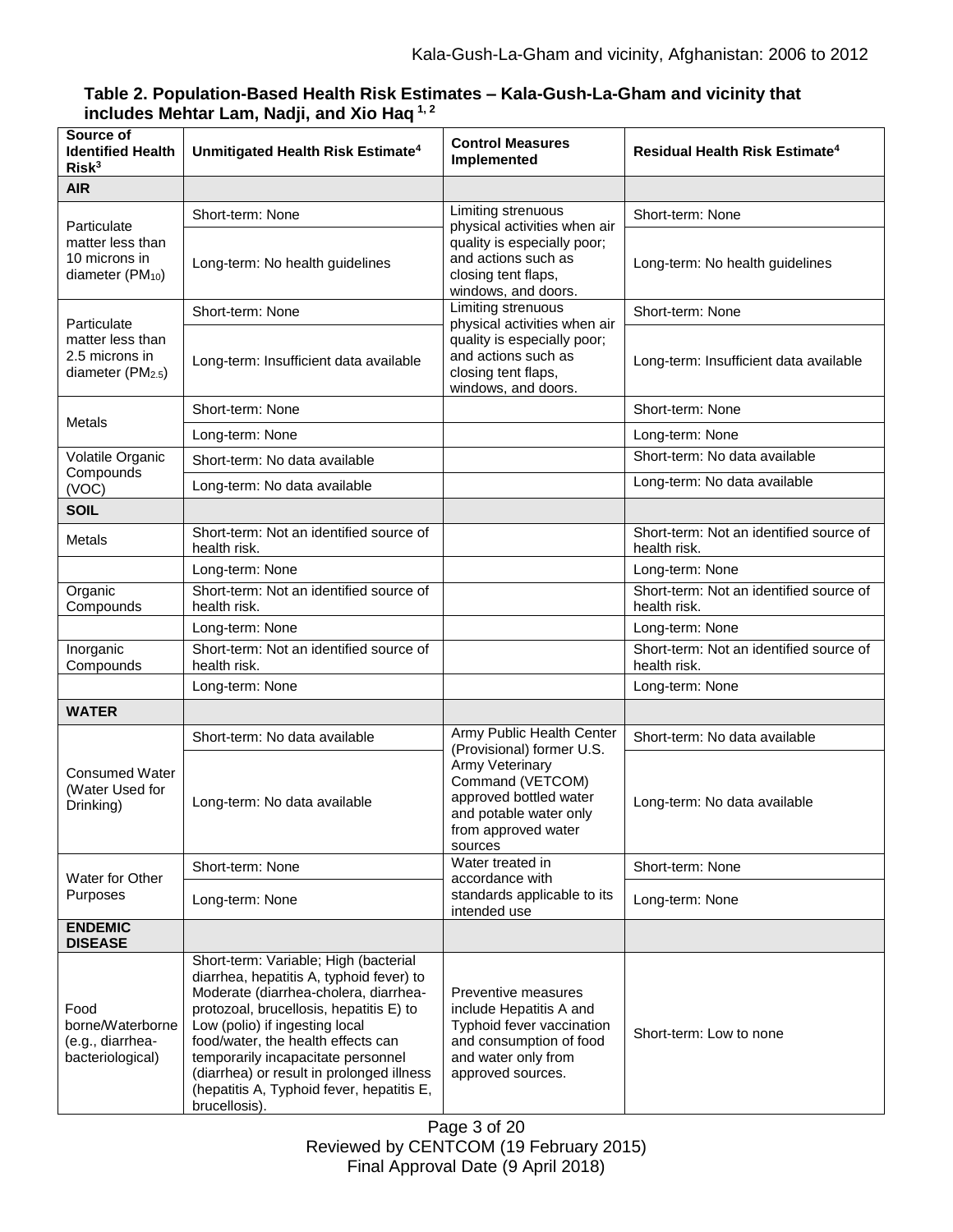| Source of<br><b>Identified Health</b><br>Risk <sup>3</sup> | Unmitigated Health Risk Estimate <sup>4</sup>                                                                                                                                                                                                     | <b>Control Measures</b><br>Implemented                                                                                                                                                                                                                  | Residual Health Risk Estimate <sup>4</sup>                                                                                                                                                                                                       |
|------------------------------------------------------------|---------------------------------------------------------------------------------------------------------------------------------------------------------------------------------------------------------------------------------------------------|---------------------------------------------------------------------------------------------------------------------------------------------------------------------------------------------------------------------------------------------------------|--------------------------------------------------------------------------------------------------------------------------------------------------------------------------------------------------------------------------------------------------|
|                                                            | Long-term: none identified                                                                                                                                                                                                                        |                                                                                                                                                                                                                                                         | Long-term: No data available                                                                                                                                                                                                                     |
| Arthropod Vector<br><b>Borne</b>                           | Short-term: Variable; High for malaria,<br>Moderate for leishmaniasis -<br>cutaneous (acute), Crimean-Congo<br>hemorrhagic fever, sandfly fever,<br>typhus-miteborne; and Low for, the<br>plague and West Nile fever.                             | Preventive measures<br>include proper wear of<br>treated uniform,<br>application of repellent to<br>exposed skin, bed net<br>use, minimizing areas of<br>standing water and<br>appropriate<br>chemoprophylaxis.                                         | Short-term: Low                                                                                                                                                                                                                                  |
|                                                            | Long-term: Low for Leishmaniasis-<br>visceral infection.                                                                                                                                                                                          |                                                                                                                                                                                                                                                         | Long-term: No data available                                                                                                                                                                                                                     |
| <b>Water-Contact</b>                                       | Short-term: Moderate for leptospirosis                                                                                                                                                                                                            | Recreational swimming in<br>surface waters not likely in                                                                                                                                                                                                | Short-term: Low for leptospirosis.                                                                                                                                                                                                               |
| (e.g., wading,<br>swimming)                                | Long-term: No data available                                                                                                                                                                                                                      | this area of Afghanistan<br>during this time period.                                                                                                                                                                                                    | Long-term: No data available                                                                                                                                                                                                                     |
| Respiratory                                                | Short-term: Variable; Moderate for<br>tuberculosis (TB) to Low for<br>meningococcal meningitis.                                                                                                                                                   | Providing adequate living<br>and work space; medical                                                                                                                                                                                                    | Short-term: Low                                                                                                                                                                                                                                  |
|                                                            | Long-term: No data available                                                                                                                                                                                                                      | screening; vaccination.                                                                                                                                                                                                                                 | Long-term: No data available                                                                                                                                                                                                                     |
| <b>Animal Contact</b>                                      | Short-term: Variable; Moderate for<br>rabies, anthrax, Q-fever to Low for<br>H5N1 avian influenza.                                                                                                                                                | Prohibiting contact with,<br>adoption, or feeding of<br>feral animals IAW<br><b>CENTCOM GO 1C. Risks</b><br>are further reduced in the<br>event of assessed contact<br>by prompt post-exposure<br>rabies prophylaxis IAW<br>The CDC's ACIP<br>guidance. | Short-term: No data available                                                                                                                                                                                                                    |
|                                                            | Long-term: Low (Rabies)                                                                                                                                                                                                                           |                                                                                                                                                                                                                                                         | Long-term: No data available                                                                                                                                                                                                                     |
| <b>VENOMOUS</b><br><b>ANIMAL/</b><br><b>INSECTS</b>        |                                                                                                                                                                                                                                                   |                                                                                                                                                                                                                                                         |                                                                                                                                                                                                                                                  |
| Snakes,<br>scorpions, and<br>spiders                       | Short-term: Low; If encountered,<br>effects of venom vary with species<br>from mild localized swelling (e.g.<br>Scorpiops afghanus) to potentially<br>lethal effects (e.g. Gloydius halys).                                                       | Risk reduced by avoiding<br>contact, proper wear of<br>uniform (especially<br>footwear), and proper and<br>timely treatment.                                                                                                                            | Short-term: Low; If encountered,<br>effects of venom vary with species<br>from mild localized swelling (e.g.<br>Scorpiops afghanus) to potentially<br>lethal effects (e.g. Gloydius halys).                                                      |
|                                                            | Long-term: No data available                                                                                                                                                                                                                      |                                                                                                                                                                                                                                                         | Long-term: No data available                                                                                                                                                                                                                     |
| HFAT/COLD<br><b>STRESS</b>                                 |                                                                                                                                                                                                                                                   |                                                                                                                                                                                                                                                         |                                                                                                                                                                                                                                                  |
| Heat                                                       | Short-term: Variable; Risk of heat<br>injury is Extremely High for June -<br>September, High for May, and Low for<br>all other months.                                                                                                            | Work-rest cycles, proper<br>hydration and nutrition,<br>and WBGT monitoring.                                                                                                                                                                            | Short-term: Variable; Risk of heat<br>injury is Extremely High for June -<br>September, High for May, and Low for<br>all other months.                                                                                                           |
|                                                            | Long-term: Low, The long-term risk<br>was Low. However, the risk may be<br>greater to certain susceptible persons-<br>those older (i.e., greater than 45<br>years), in lesser physical shape, or<br>with underlying medical/health<br>conditions. |                                                                                                                                                                                                                                                         | Long-term: Low, The long-term risk is<br>Low. However, the risk may be<br>greater to certain susceptible persons-<br>those older (i.e., greater than 45<br>years), in lesser physical shape, or<br>with underlying medical/health<br>conditions. |
|                                                            | Short-term: Low risk of cold<br>stress/injury.                                                                                                                                                                                                    | Risks from cold stress<br>reduced with protective                                                                                                                                                                                                       | Short-term: Low risk of cold<br>stress/injury.                                                                                                                                                                                                   |
| Cold                                                       | Long-term: Low; Long-term health<br>implications from cold injuries are rare<br>but can occur, especially from more<br>serious injuries such as frost bite.                                                                                       | measures such as use of<br>the buddy system, limiting<br>exposure during cold<br>weather, proper hydration<br>and nutrition, and proper                                                                                                                 | Long-term: Low; Long-term health<br>implications from cold injuries are rare<br>but can occur, especially from more<br>serious injuries such as frost bite.                                                                                      |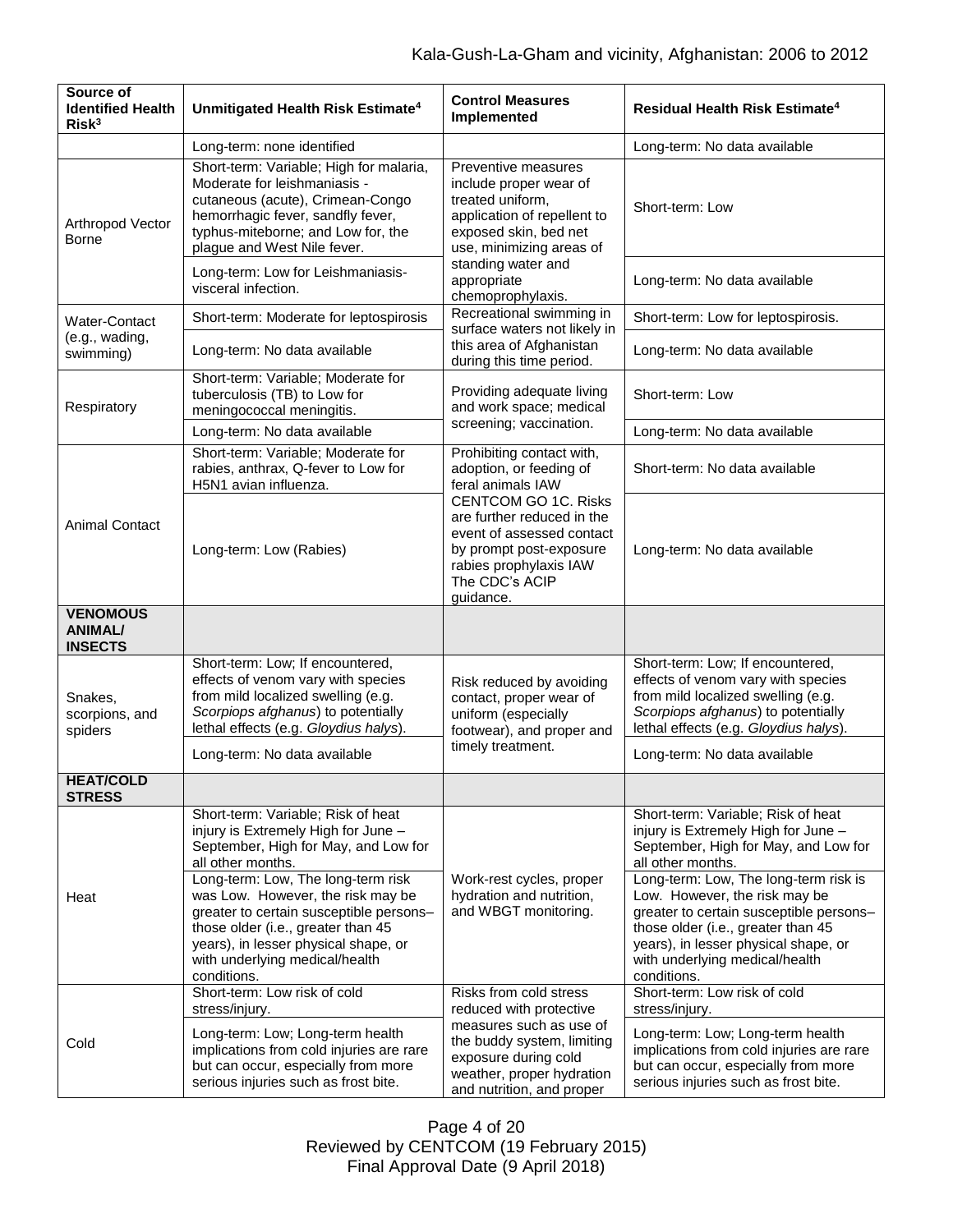| Source of<br><b>Identified Health</b><br>Risk <sup>3</sup> | Unmitigated Health Risk Estimate <sup>4</sup> | <b>Control Measures</b><br>Implemented | Residual Health Risk Estimate <sup>4</sup> |
|------------------------------------------------------------|-----------------------------------------------|----------------------------------------|--------------------------------------------|
|                                                            |                                               | wear of issued protective<br>clothing. |                                            |

<sup>1</sup>This Summary Table provides a qualitative estimate of population-based short- and long-term health risks associated with the occupational environment conditions at Kala-Gush-La-Gham and vicinity that includes Mehtar Lam, Nadji, and Xio Haq. It does not represent an individual exposure profile. Actual individual exposures and health effects depend on many variables. For example, while a chemical may have been present in the environment, if a person did not inhale, ingest, or contact a specific dose of the chemical for adequate duration and frequency, then there may have been no health risk. Alternatively, a person at a specific location may have experienced a unique exposure which could result in a significant individual exposure. Any such person seeking medical care should have their specific exposure documented in an SF600.

 $2$  This assessment is based on specific environmental sampling data and reports obtained from 18 December 2006 through 16 August 2012. Sampling locations are assumed to be representative of exposure points for the camp population but may not reflect all the fluctuations in environmental quality or capture unique exposure incidents.

 $3$ This Summary Table is organized by major categories of identified sources of health risk. It only lists those sub-categories specifically identified and addressed at Kala-Gush-La-Gham and vicinity. The health risks are presented as Low, Moderate, High or Extremely High for both acute and chronic health effects. The health risk level is based on an assessment of both the potential severity of the health effects that could be caused and probability of the exposure that would produce such health effects. Details can be obtained from the Army Public Health Center (Provisional). Where applicable, "None Identified" is used when though a potential exposure is identified, and no health risks of either a specific acute or chronic health effects are determined. More detailed descriptions of OEH exposures that are evaluated but determined to pose no health risk are discussed in the following sections of this report.

4Health risks in this Summary Table are based on quantitative surveillance thresholds (e.g. endemic disease rates; host/vector/pathogen surveillance) or screening levels, e.g., Military Exposure Guidelines (MEGs) for chemicals*.* Some previous assessment reports may provide slightly inconsistent health risk estimates because quantitative criteria such as MEGs may have changed since the samples were originally evaluated and/or because this assessment makes use of all historic site data while previous reports may have only been based on a select few samples.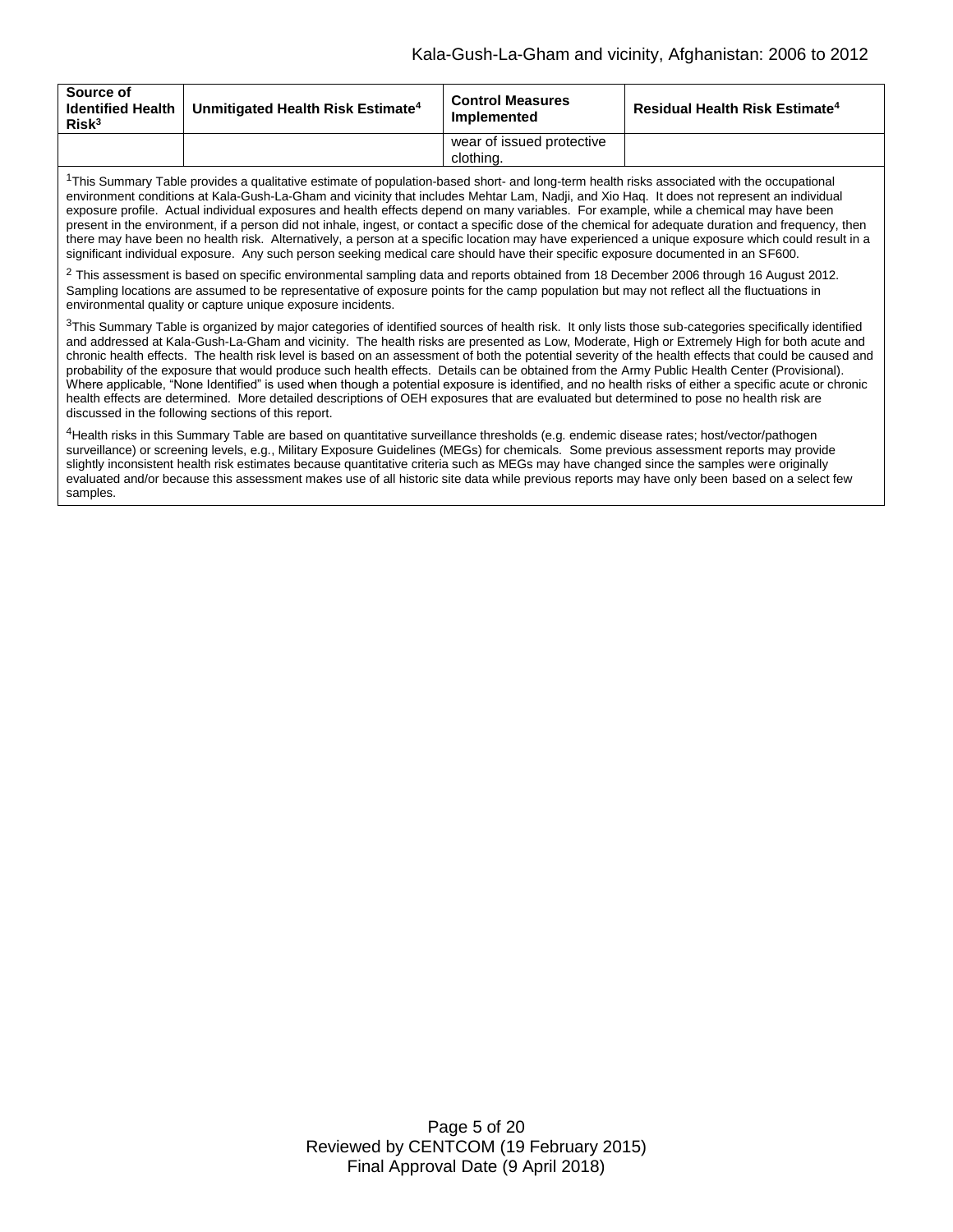# **1 Discussion of Health Risks at Kala-Gush-La-Gham and vicinity, Afghanistan by Source**

The following sections provide additional information about the OEH conditions summarized above. All risk assessments were performed using the methodology described in the U.S. Army Public Health Command (USAPHC) Technical Guide 230, *Environmental Health Risk Assessment and Chemical Exposure Guidelines for Deployed Military Personnel* (USAPHC TG 230, Reference 9). All OEH risk estimates represent residual risk after accounting for preventive controls in place. Occupational exposures and exposures to endemic diseases are greatly reduced by preventive measures. For environmental exposures related to airborne dust, there are limited preventive measures available, and available measures have little efficacy in reducing exposure to ambient conditions.

# **2 Air**

# 2.1 Site-Specific Sources Identified

Kala-Gush-La-Gham and the vicinity locations are situated in a dusty semi-arid desert environment. Inhalational exposure to high levels of dust and particulate matter, such as during high winds or dust storms, may have resulted in mild to more serious short-term health effects (e.g., eye, nose or throat and lung irritation) in some personnel. Additionally, certain subgroups of the deployed forces (e.g., those with pre-existing asthma/cardio pulmonary conditions) were at greatest risk of developing notable health effects.

# 2.2 Particulate matter

Particulate matter (PM) is a complex mixture of extremely small particles suspended in the air. The PM includes solid particles and liquid droplets emitted directly into the air by sources such as: power plants, motor vehicles, aircraft, generators, construction activities, fires, and natural windblown dust. The PM can include sand, soil, metals, volatile organic compounds (VOC), allergens, and other compounds such as nitrates or sulfates that are formed by condensation or transformation of combustion exhaust. The PM composition and particle size vary considerably depending on the source. Generally, PM of health concern is divided into two fractions:  $PM_{10}$ , which includes coarse particles with a diameter of 10 micrometers or less, and fine particles less than 2.5 micron  $(PM_{2.5})$ , which can reach the deepest regions of the lungs when inhaled. Exposure to excessive PM is linked to a variety of potential health effects.

# 2.3 Particulate matter, less than 10 micrometers  $(PM_{10})$

# 2.3.1 Exposure Guidelines:

Short Term (24-hour)  $PM_{10}$  (micrograms per cubic meter, μg/m<sup>3</sup>):

- 
- $\bullet$  Marginal MEG = 420
- $\bullet$  Critical MEG = 600

2.3.2 Sample data/Notes:

Long-term  $PM_{10}$  MEG ( $\mu$ g/m<sup>3</sup>):

• Negligible MEG =  $250$   $\bullet$  Not defined and not available.

Xio Haq: A total of one valid PM<sub>10</sub> air samples was collected on 13 June 2012. The 24-hour PM<sub>10</sub> concentration was 109  $\mu$ g/m<sup>3</sup>. No other valid PM<sub>10</sub> samples were collected from 2006-2012 at any of the locations assessed in this report.

> Page 6 of 20 Reviewed by CENTCOM (19 February 2015) Final Approval Date (9 April 2018)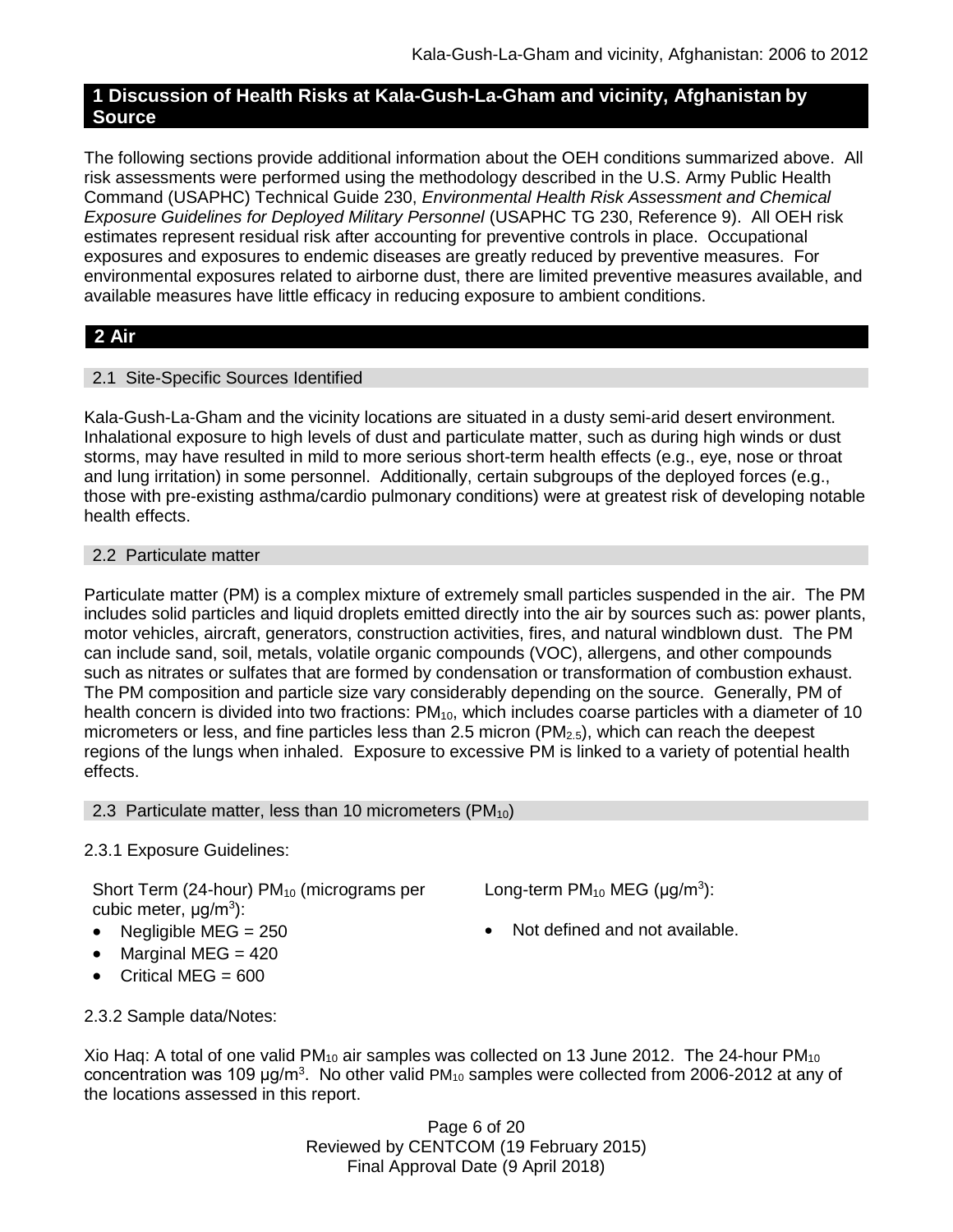2.3.3 Short-term health risks:

# **None identified based on the available sampling data.**

2.3.4 Long-term health risk:

**Not Evaluated-no available health guidelines**. The U. S. Environmental Protection Agency (EPA) has retracted its long-term standard (national ambient air quality standards, NAAQS) for  $PM_{10}$  due to an inability to clearly link chronic health effects with chronic  $PM_{10}$  exposure levels.

2.4 Particulate Matter, less than 2.5 *micrometers* (PM2.5)

2.4.1 Exposure Guidelines:

Short Term (24-hour)  $PM<sub>2.5</sub>$  ( $\mu$ g/m<sup>3</sup>):

- 
- Marginal MEG =  $250$   $\bullet$  Marginal MEG =  $65$ .
- $\bullet$  Critical MEG = 500

2.4.2 Sample data/Notes:

):  $Long-term (1year) PM<sub>2.5</sub> MEGs (µg/m<sup>3</sup>):$ 

- Negligible MEG = 65 Negligible MEG = 15
	-

A total of two valid PM<sub>2.5</sub> air samples were collected from  $2006 - 2012$ . The range of 24-hour PM<sub>2.5</sub> concentrations was 17 μg/m<sup>3</sup> – 64 μg/m<sup>3</sup> with an average concentration of 40 μg/m<sup>3</sup>.

Kala-Gush-La-Gham: A total of one valid  $PM_{2.5}$  air sample was collected on 22 June 2012. The 24hour  $PM<sub>2.5</sub>$  concentration was 17  $\mu$ g/m<sup>3</sup>.

Mehtar Lam: A total of one valid  $PM<sub>2.5</sub>$  air sample was collected on 21 October 2010. The 24-hour PM<sub>2.5</sub> concentration was 64  $\mu$ g/m<sup>3</sup>.

2.4.3 Short-term health risks:

# **None identified based on the available sampling data.**

2.4.4 Long-term health risks:

#### **There were insufficient data with which to characterize long-term health risk from exposure to PM2.5**.

2.5 Airborne Metals from  $PM_{10}$  and  $PM_{2.5}$ 

2.5.1 Sample data/Notes:

A total of one valid PM<sub>10</sub> airborne metal sample was collected at Xio Haq on 13 June 2012. A total of two valid PM<sub>2.5</sub> air samples were collected from 21 October 2010 through 22 June 2012. None of the analyzed metals were found at concentrations above short or long-term MEGs.

2.5.2 Short- and long-term health risks:

**None identified based on the available sampling data.** No parameters exceeded 1-year Negligible MEGs.

> Page 7 of 20 Reviewed by CENTCOM (19 February 2015) Final Approval Date (9 April 2018)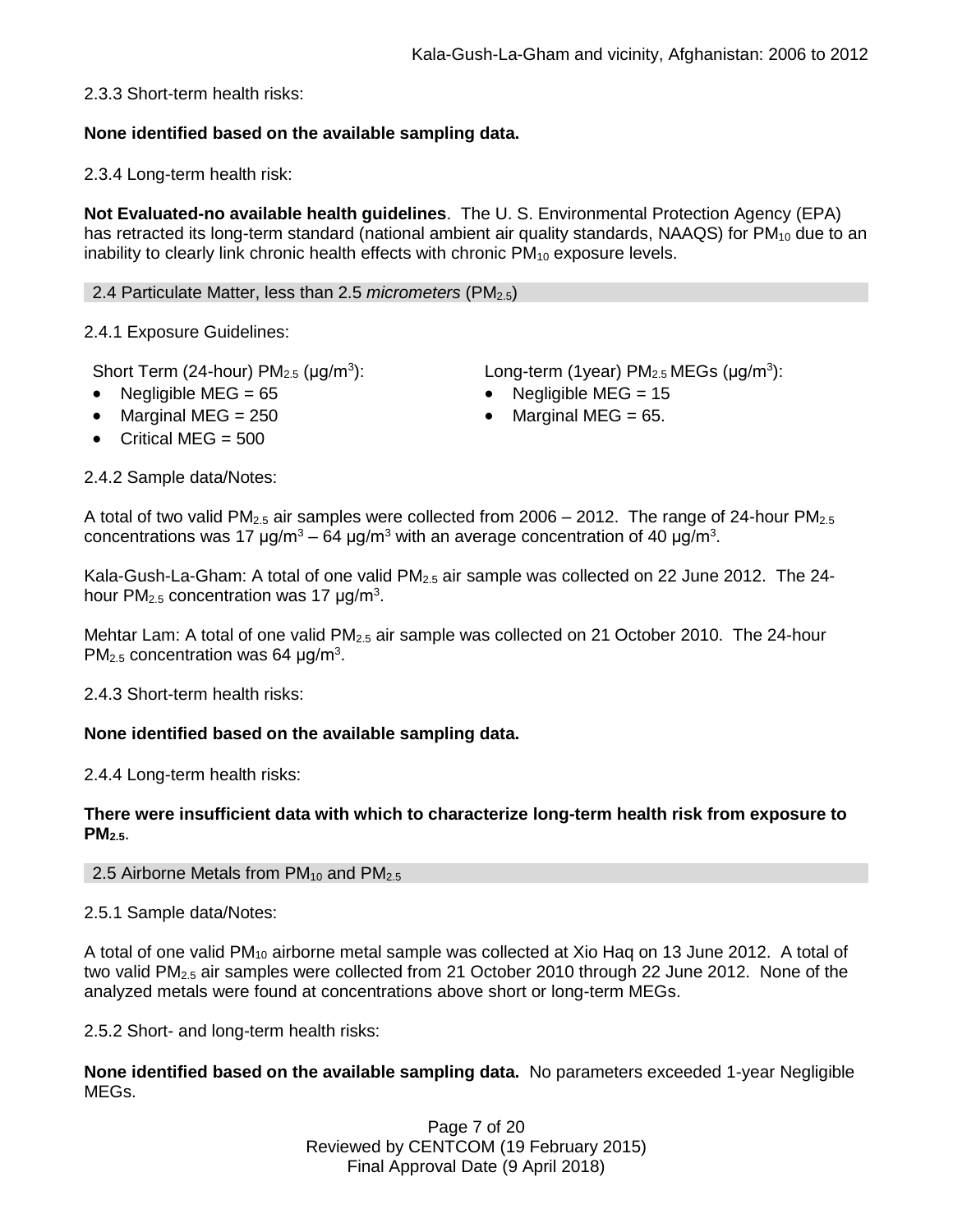# **3 Soil**

# 3.1 Site-Specific Sources Identified

# 3.2 Sample data/Notes:

A total of 27 valid surface soil samples were collected from 18 December 2006 to 22 June 2012 to assess OEH health risk to deployed personnel. The primary soil contamination exposure pathways were dermal contact and dust inhalation. Typical parameters analyzed for included SVOCs, heavy metals, PCBs, pesticides, herbicides. If the contaminant was known or suspected, other parameters may have been analyzed for (i.e., total petroleum hydrocarbons (TPH) and polycyclic aromatic hydrocarbons (PAH) near fuel spills). The percent of the population exposed to soil and associated dust in the sampled areas was  $> 75\%$  for 22 samples,  $50 - 75\%$  for one sample, 25 <50% for one sample, and 10 > 25% for three samples. For the risk assessment, personnel were assumed to remain at this location for 6 months to 1 year.

# 3.3 Short-term health risk:

**Not an identified source of health risk**. Currently, sampling data for soil were not evaluated for short term (acute) health risks**.**

# 3.4 Long-term health risk:

**None identified based on available sample data.** No parameters exceeded 1-year Negligible MEGs.

# **4 Water**

In order to assess the health risk to U.S. personnel from exposure to water in theater, the Army Public Health Center (Provisional) identified the most probable exposure pathways. These were based on the administrative information provided on the field data sheets submitted with the samples taken over the time period being evaluated. Based on the information provided from the field, all samples for treated and untreated water samples were associated with personal hygiene, showering, and cooking. It was assumed that 100% of all U.S. personnel at Kala-Gush-La-Gham use bottled water as the drinking water source. Drinking water samples were not available; therefore drinking water was not assessed.

#### 4.1 Non-Drinking Water: Disinfected

# 4.1.1 Site-Specific Sources Identified

Although the primary route of exposure for most microorganisms was ingestion of contaminated water, dermal exposure to some microorganisms, chemicals, and biologicals may also cause adverse health effects. Complete exposure pathways would include drinking, brushing teeth, personal hygiene, cooking, providing medical and dental care using a contaminated water supply or during dermal contact at vehicle or aircraft wash racks.

#### 4.1.2 Sample data/Notes:

To assess the potential for adverse health effects to troops the following assumptions were made about dose and duration: All U.S. personnel at this location were expected to remain at this site for approximately 1 year. A conservative (protective) assumption was that personnel routinely consumed less than 5 liters per day (L/day) of non-drinking water for up to 365 days (1-year). It was further

> Page 8 of 20 Reviewed by CENTCOM (19 February 2015) Final Approval Date (9 April 2018)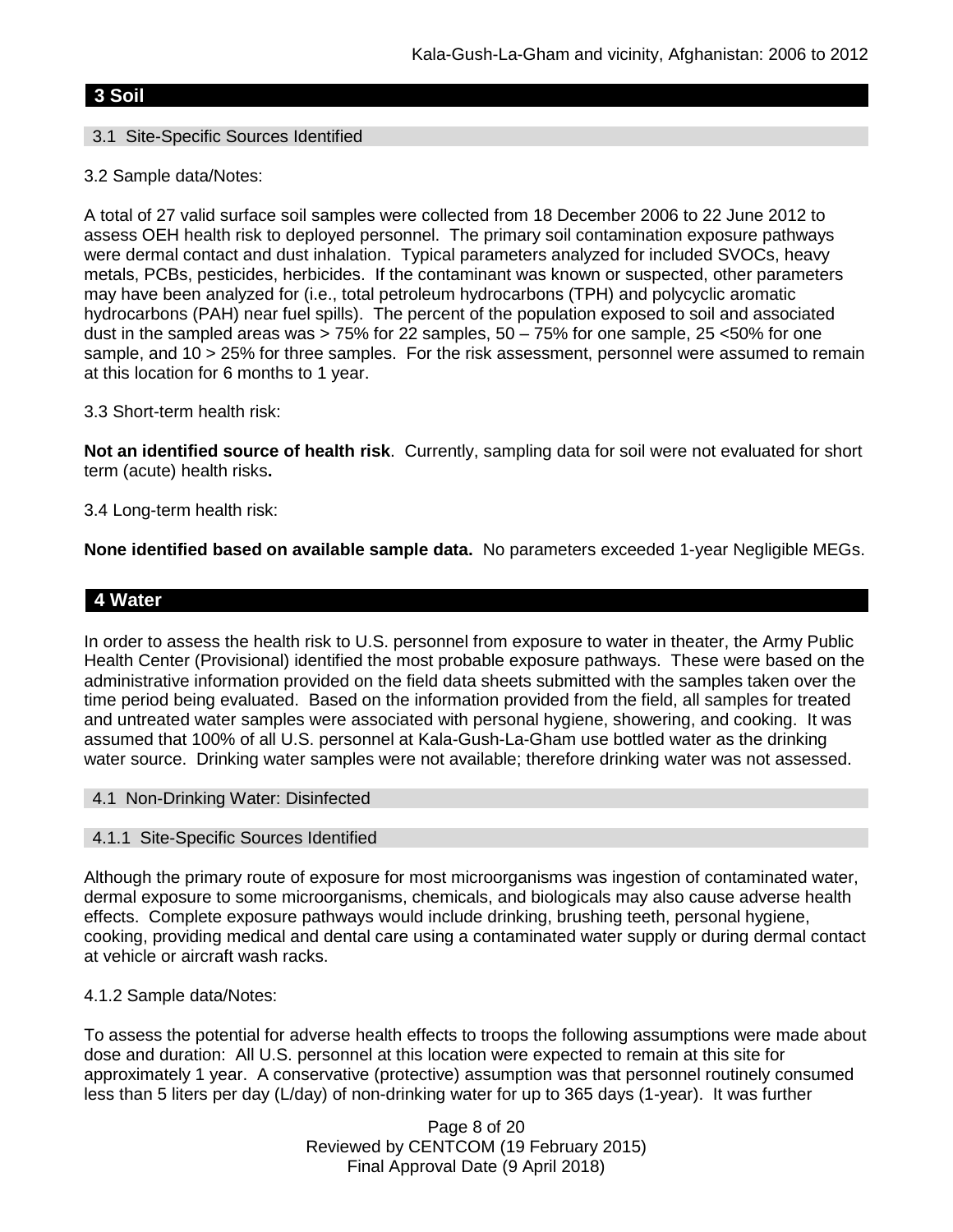assumed that control measures and/or personal protective equipment were not used. A total of 18 disinfected bulk water, six well, two river water, and three unspecified non-drinking) samples, from 9 January 2007 to 16 August 2012 were evaluated for this health risk assessment. No chemicals were detected at levels above the short or long-term MEGs.

4.1.3 Short and long-term health risks:

**None identified based on available sample data.** All collected samples were below the short and long-term Negligible MEGs.

# **5 Military Unique**

5.1 Chemical Biological, Radiological Nuclear (CBRN) Weapons

No specific hazard sources were documented in the Defense Occupational and Environmental Health Readiness System (DOEHRS) or the Military Exposure Surveillance Library (MESL) from the 18 December 2006 through 16 August 2012 timeframe.

5.2 Depleted Uranium (DU)

No specific hazard sources were documented in the DOEHRS or MESL from the 18 December 2006 through 16 August 2012 timeframe.

#### 5.3 Ionizing Radiation

No specific hazard sources were documented in the DOEHRS or MESL from the 18 December 2006 through 16 August 2012 timeframe.

#### 5.4 Non-Ionizing Radiation

No specific hazard sources were documented in the DOEHRS or MESL from the 18 December 2006 through 16 August 2012 timeframe.

# **6 Endemic Disease**

This document lists the endemic diseases reported in the region, its specific health risks and severity and general health information about the diseases. USCENTCOM MOD 12 (Reference 12) lists deployment requirements, to include immunizations and chemoprophylaxis, in effect during the timeframe of this POEMS.

#### 6.1 Foodborne and Waterborne Diseases

Food borne and waterborne diseases in the area were transmitted through the consumption of local food and water. Local unapproved food and water sources (including ice) were heavily contaminated with pathogenic bacteria, parasites, and viruses to which most U.S. Service Members had little or no natural immunity. Effective host nation disease surveillance did not exist within the country. Only a small fraction of diseases were identified or reported in host nation personnel. Diarrheal diseases were expected to temporarily incapacitate a very high percentage of U.S. personnel within days if local food, water, or ice were consumed. Hepatitis A and typhoid fever infections typically cause prolonged illness in a smaller percentage of unvaccinated personnel. Vaccinations were required for DOD personnel and contractors. In addition, although not specifically assessed in this document, significant outbreaks of

> Page 9 of 20 Reviewed by CENTCOM (19 February 2015) Final Approval Date (9 April 2018)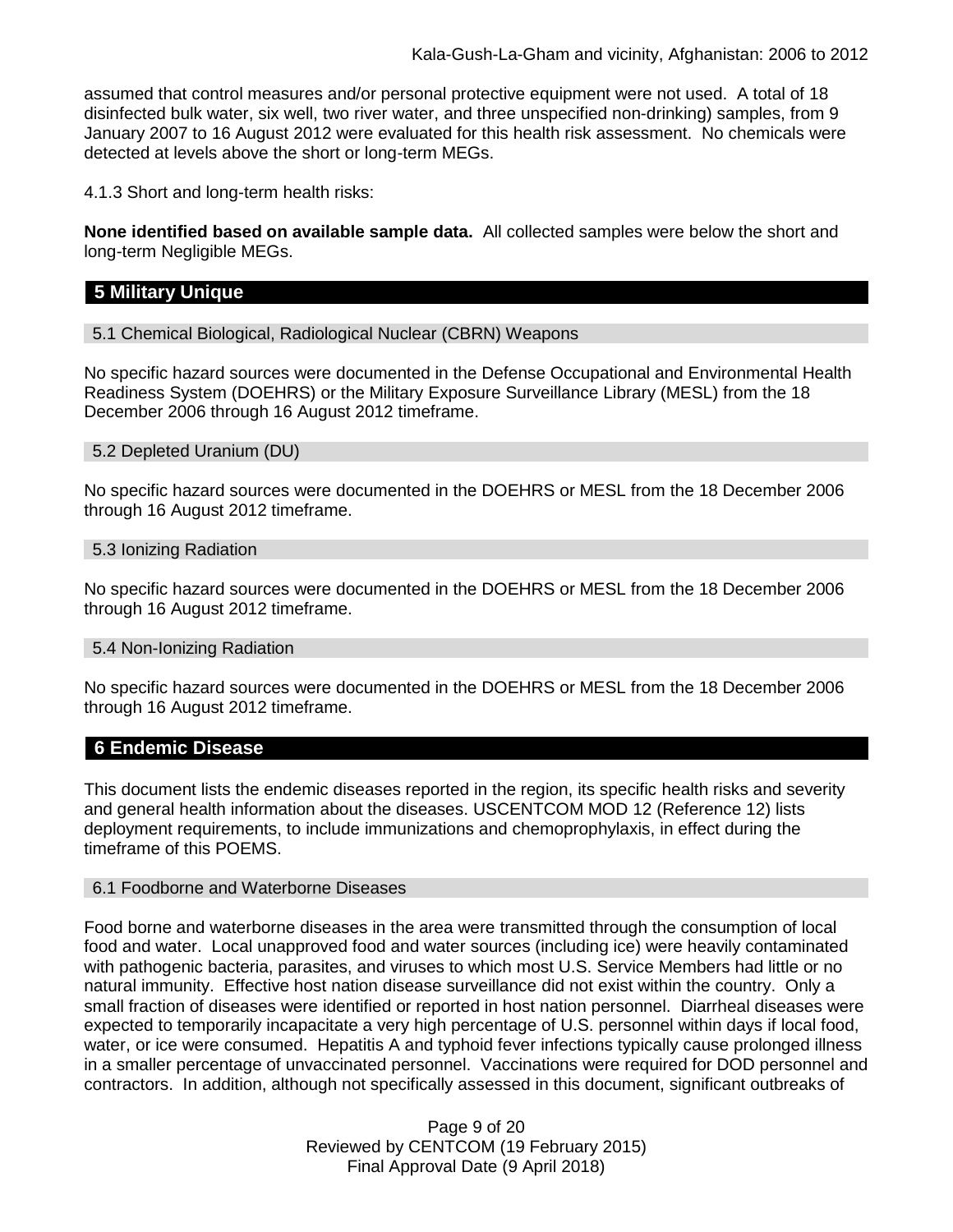viral gastroenteritis (e.g., norovirus) and food poisoning (e.g., *Bacillus cereus*, *Clostridium perfringens*, *Staphylococcus*) may have occurred. Key disease risks are summarized below:

Mitigation strategies were in place and included consuming food and water from approved sources, vaccinations (when available), frequent hand washing and general sanitation practices.

## 6.1.1 Diarrheal diseases (bacteriological)

**High, mitigated to Low**: Diarrheal diseases were expected to temporarily incapacitate a very high percentage of personnel (potentially over 50% per month) within days if local food, water, or ice was consumed. Field conditions (including lack of hand washing and primitive sanitation) may have facilitated person-to-person spread and epidemics. Typically mild disease was treated in outpatient setting; recovery and return to duty in less than 72 hours with appropriate therapy. A small proportion of infections may have required greater than 72 hours limited duty, or hospitalization.

6.1.2 Hepatitis A, typhoid/paratyphoid fever, and diarrhea-protozoal

**High, mitigated to Low**: Unmitigated health risk to U.S. personnel was high year round for hepatitis A and typhoid/paratyphoid fever, and Moderate for diarrhea-protozoal. Mitigation was in place to reduce the risks to low. Hepatitis A, typhoid/paratyphoid fever, and diarrhea-protozoal disease may have caused prolonged illness in a small percentage of personnel (less than 1% per month). Although much rarer, other potential diseases in this area that were also considered a Moderate risk include: hepatitis E, diarrhea-cholera, and brucellosis.

#### 6.1.3 Polio

**Low**: Potential health risk to U.S. personnel is Low. Despite a concerted global eradication campaign, poliovirus continues to affect children and adults in Afghanistan, Pakistan and some African countries. Polio is a highly infectious disease that invades the nervous system. The virus is transmitted by person-to-person, typically by hands, food or water contaminated with fecal matter or through direct contact with the infected person's saliva. An infected person may spread the virus to others immediately before and about 1 to 2 weeks after symptoms appear. The virus can live in an infected person's feces for many weeks. About 90% of people infected have no symptoms, and about 1% have a very severe illness leading to muscle weakness, difficulty breathing, paralysis, and sometimes death. People who do not have symptoms can still pass the virus to others and make them sick.

6.1.4 Short-term Health Risks:

**Low**: The overall unmitigated short-term risk associated with food borne and waterborne diseases were considered High (bacterial diarrhea, hepatitis A, typhoid/paratyphoid fever) to Moderate (diarrheacholera, diarrhea-protozoal, brucellosis) to Low (hepatitis E, polio) if local food or water was consumed. Preventive Medicine measures reduced the risk to Low. Confidence in the health risk estimate was high.

6.1.5 Long-term Health Risks:

# **None identified based on available data.**

#### 6.2 Arthropod Vector-Borne Diseases

During the warmer months, the climate and ecological habitat supported populations of arthropod vectors, including mosquitoes, ticks, mites, and sandflies. Significant disease transmission was

> Page 10 of 20 Reviewed by CENTCOM (19 February 2015) Final Approval Date (9 April 2018)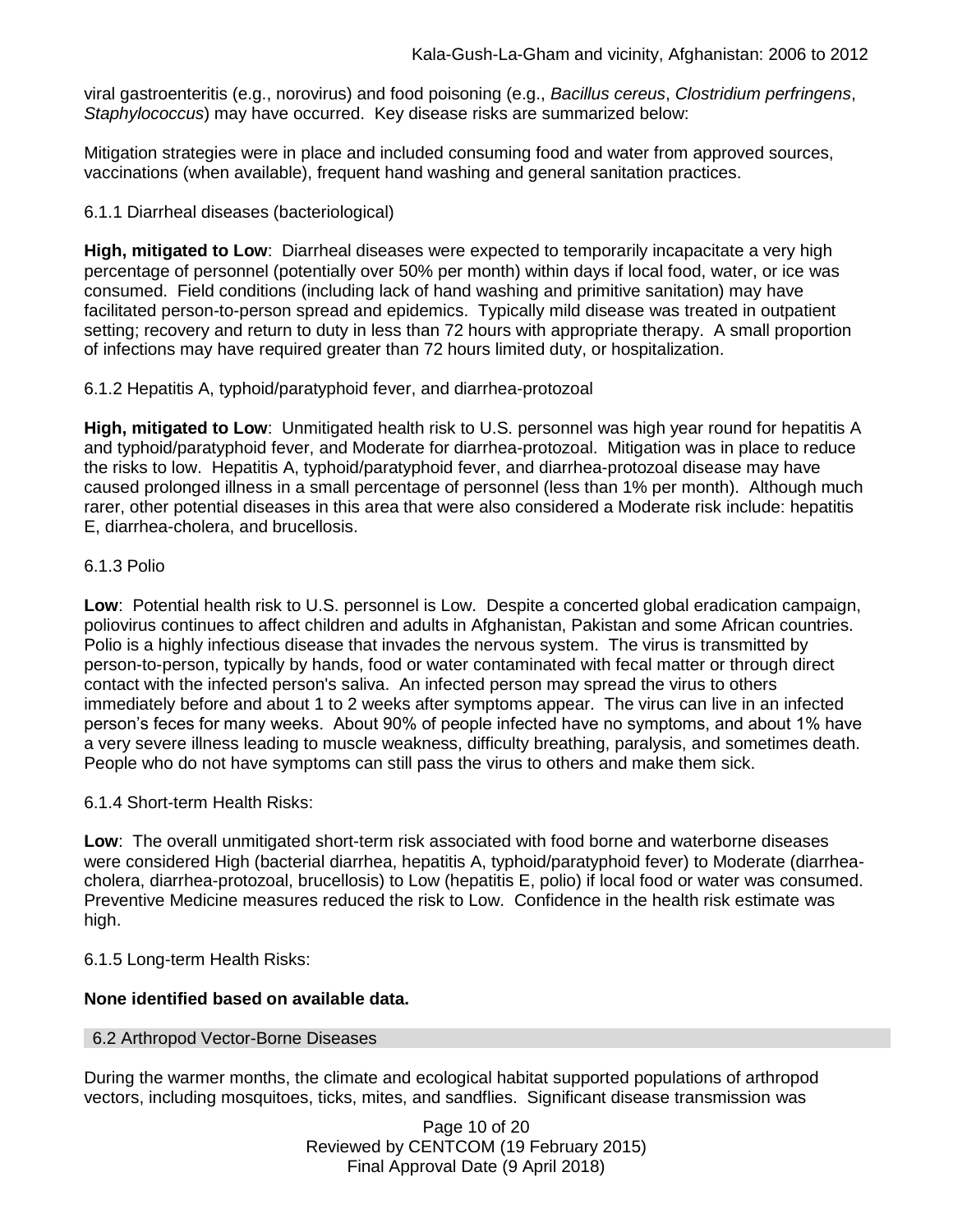sustained countrywide, including urban areas. Malaria, the major vector-borne health risk in Afghanistan, was capable of debilitating a high percentage of personnel for up to a week or more. Mitigation strategies were in place and included proper wear of treated uniforms, application of repellent to exposed skin, and use of bed nets and chemoprophylaxis (when applicable). Additional methods included the use of pesticides, reduction of pest/breeding habitats, and engineering controls.

## 6.2.1 Malaria

**High, mitigated to Low:** Potential unmitigated risk to U.S. personnel was High during warmer months (typically April through November) but reduced to low with mitigation measures. Malaria incidents were often associated with the presence of agriculture activity, including irrigation systems and standing water, which provide breeding habitats for vectors. A small number of cases may have occurred among personnel exposed to mosquito (Anopheles spp.) bites. Malaria incidents may have caused debilitating febrile illness typically requiring 1 to 7 days of inpatient care, followed by return to duty. Severe cases may have required intensive care or prolonged convalescence. Mitigation strategies in place include Individual Protective Measure practices, taking Malaria chemoprophylaxis, permethrin treated uniforms, pesticides, reduction of pest/breading habitats, and engineering controls.

#### 6.2.2 Leishmaniasis

**Moderate, mitigated to Low**: The disease risk was Moderate during the warmer months when sandflies are most prevalent, but reduced to low with mitigation measures. Leishmaniasis is transmitted by sand flies. There are two forms of the disease; cutaneous (acute form) and visceral (a more latent form of the disease). The leishmaniasis parasites may survive for years in infected individuals and this infection may go unrecognized by physicians in the U.S. when infections become symptomatic years later. Cutaneous infection was unlikely to be debilitating, though lesions may be disfiguring. Visceral leishmaniasis disease could have caused severe febrile illness which typically requires hospitalization with convalescence over 7 days.

#### 6.2.3 Crimean-Congo hemorrhagic fever

**Moderate, mitigated to Low**: Unmitigated risk was moderate, but reduced to low with mitigation measures. Crimean-Congo hemorrhagic fever occurred in rare cases (less than 0.1% per month attack rate in indigenous personnel) and was transmitted by tick bites or occupational contact with blood or secretions from infected animals. The disease typically required intensive care with fatality rates from 5% to 50%.

#### 6.2.4 Sandfly fever

**Moderate, mitigated to Low**: Sandfly fever had a Moderate risk with potential disease rates from 1% to 10% per month under worst case conditions. Mitigation measures reduced the risk to low. The disease was transmitted by sandflies and occurs more commonly in children though adults are still at risk. Sandfly fever disease typically resulted in debilitating febrile illness requiring 1 to 7 days of supportive care followed by return to duty.

#### 6.2.5 Plague

**Low:** Potential health risk to U.S. personnel was Low year round. Bubonic plague typically occurred as sporadic cases among people who come in contact with wild rodents and their fleas during work, hunting, or camping activities. Outbreaks of human plague were rare and typically occur in crowded urban settings associated with large increases in infected commensal rats (*Rattus rattus*) and their flea populations. Some untreated cases of bubonic plague may have developed into secondary pneumonic

> Page 11 of 20 Reviewed by CENTCOM (19 February 2015) Final Approval Date (9 April 2018)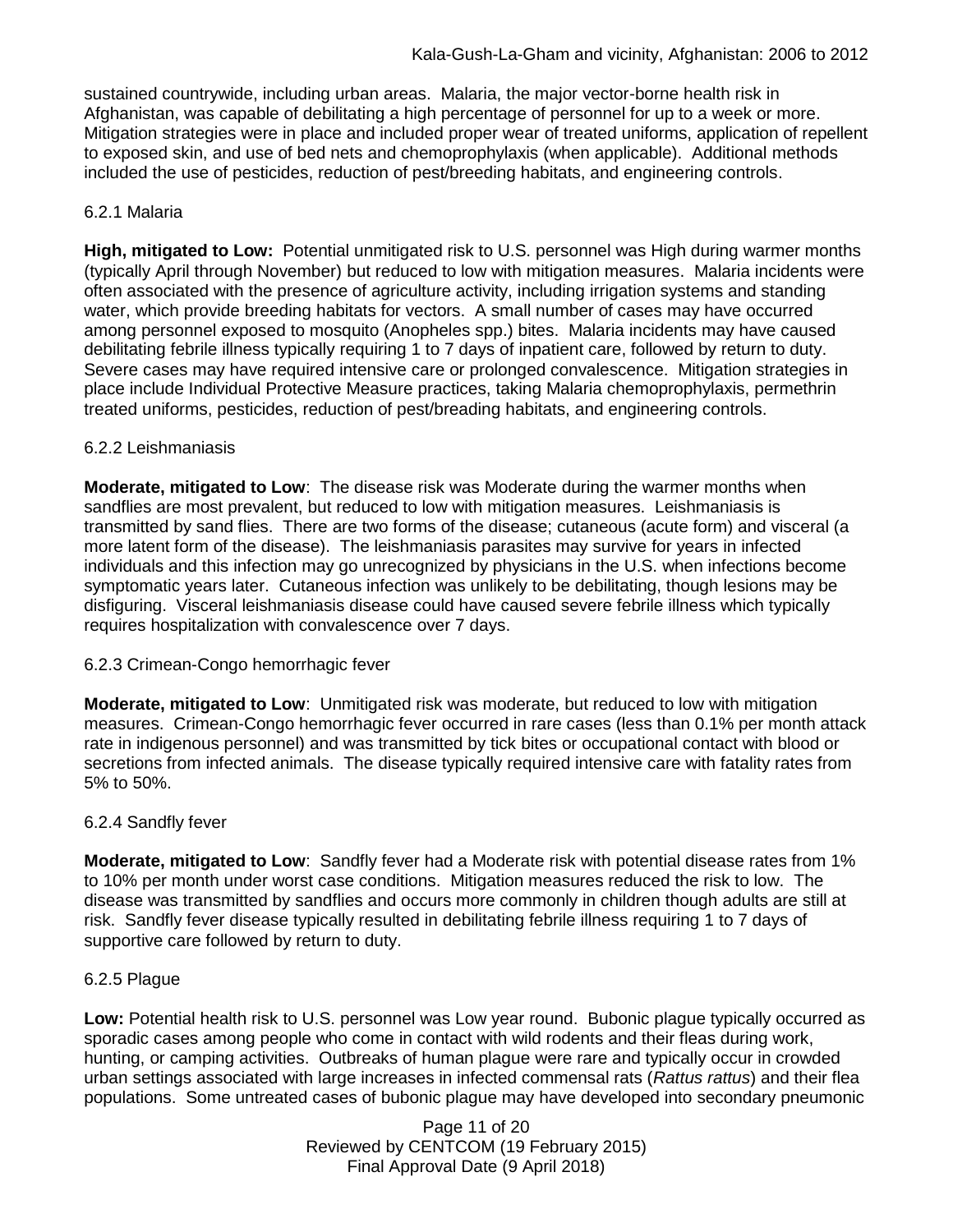plague. Respiratory transmission of pneumonic plague was rare but has the potential to cause significant outbreaks. Close contact was usually required for transmission. In situations where respiratory transmission of plague was suspected, weaponized agent must be considered. Extremely rare cases (less than 0.01% per month attack rate) could have occurred. Incidence could have resulted in potentially severe illness which may have required more than 7 days of hospitalization and convalescence.

# 6.2.6 Typhus-miteborne (scrub typhus**)**

**Moderate, mitigated to Low:** Potential health risk to U.S. personnel was Moderate during warmer months (typically March through November) when vector activity was highest. Mitigation measures reduced the risk to low. Mite-borne typhus was a significant cause of febrile illness in local populations with rural exposures in areas where the disease is endemic. Large outbreaks have occurred when non-indigenous personnel such as military forces enter areas with established local transmission. The disease was transmitted by the larval stage of trombiculid mites (chiggers), which are typically found in areas of grassy or scrubby vegetation, often in areas which have undergone clearing and regrowth. Habitats may have included sandy beaches, mountain deserts, cultivated rice fields, and rain forests. Although data were insufficient to assess potential disease rates, attack rates could have been very high (over 50%) in groups of personnel exposed to heavily infected "mite islands" in focal areas. The disease could have caused debilitating febrile illness typically requiring 1 to 7 days of inpatient care, followed by return to duty.

# 6.2.7 West Nile fever

**Low**: West Nile fever was present. The disease was maintained by the bird population and transmitted to humans via mosquito vector. Typically, infections in young, healthy adults were asymptomatic although fever, headache, tiredness, body aches (occasionally with a skin rash on trunk of body), and swollen lymph glands could have occurred. This disease was associated with a low risk estimate.

# 6.2.8 Short -term health risks:

**Low:** The unmitigated health risk estimate was High for malaria (infection rate of less than 1% per month), Moderate for leishmaniasis-cutaneous (acute), Crimean-Congo hemorrhagic fever, sandfly fever, typhus-miteborne; and Low for, the plague and West Nile fever. Health risk was reduced to low by proper wear of the uniform, application of repellent to exposed skin, and appropriate chemoprophylaxis. Confidence in health risk estimate was high.

# 6.2.9 Long-term health risks:

**Low:** The unmitigated risk was moderate for leishmaniasis-visceral (chronic). Risk was reduced to Low by proper wear of the uniform and application of repellent to exposed skin. Confidence in the risk estimate was high.

# 6.3 Water Contact Diseases

Operations or activities that involved extensive water contact may have resulted in personnel being temporarily debilitated with leptospirosis in some locations. Leptospirosis health risk typically increased during flooding. In addition, although not specifically assessed in this document, bodies of surface water were likely to be contaminated with human and animal waste. Activities such as wading or swimming may have resulted in exposures to enteric diseases such as diarrhea and hepatitis via incidental ingestion of water. Prolonged water contact also may have led to the development of a variety of potentially debilitating skin conditions such as bacterial or fungal dermatitis. Mitigation

> Page 12 of 20 Reviewed by CENTCOM (19 February 2015) Final Approval Date (9 April 2018)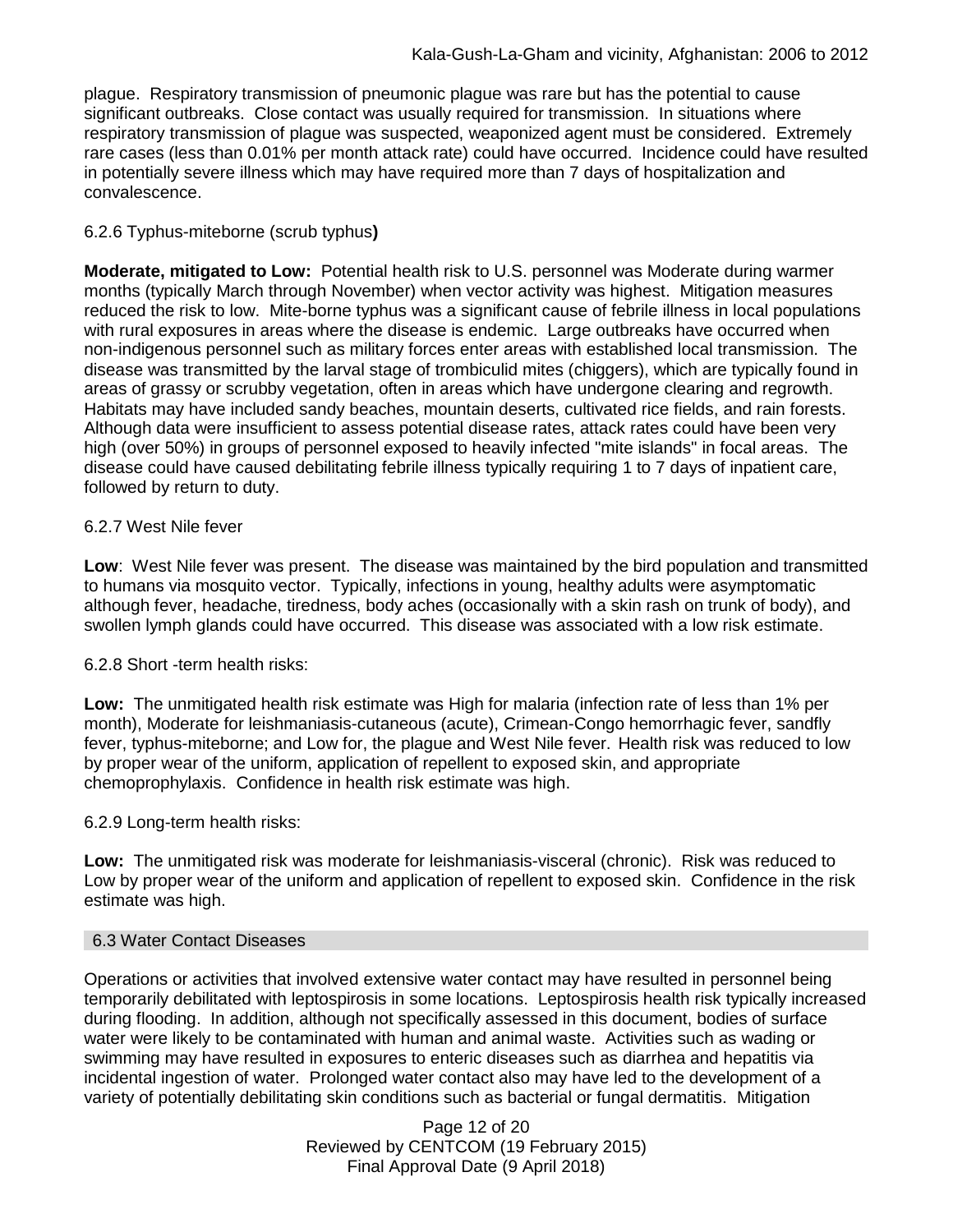strategies were in place and included avoiding water contact and recreational water activities, proper wear of uniform (especially footwear), and protective coverings for cuts/abraded skin.

## 6.3.1 Leptospirosis

**Moderate, mitigated to Low**: Human infections occurred seasonally (typically April through November) through exposure to water or soil contaminated by infected animals and was associated with wading, and swimming in contaminated, untreated open water. The occurrence of flooding after heavy rainfall facilitated the spread of the organism because as water saturates the environment leptospirosis present in the soil passes directly into surface waters. Leptospirosis can enter the body through cut or abraded skin, mucous membranes, and conjunctivae. Infection may have also occurred from ingestion of contaminated water. The acute, generalized illness associated with infection may mimic other tropical diseases (for example, dengue fever, malaria, and typhus), and common symptoms included fever, chills, myalgia, nausea, diarrhea, cough, and conjunctival suffusion. Manifestations of severe disease could have included jaundice, renal failure, hemorrhage, pneumonitis, and hemodynamic collapse. Recreational activities involving extensive water contact may have resulted in personnel being temporarily debilitated with leptospirosis. Incidence could have resulted in debilitating febrile illness typically requiring 1 to 7 days of inpatient care, followed by return to duty; some cases may have required prolonged convalescence. This disease was associated with a Moderate health risk estimate.

#### 6.3.2 Short-term health risks:

**Low:** Unmitigated Health risk of leptospirosis was Moderate during warmer months. Mitigation measures reduced the risk to Low. Confidence in the health risk estimate was high.

6.3.3 Long-term health risks:

# **None identified based on available data.**

#### 6.4 Respiratory Diseases

Although not specifically assessed in this document, deployed U.S. forces may have been exposed to a wide variety of common respiratory infections in the local population. These included influenza, pertussis, viral upper respiratory infections, viral and bacterial pneumonia, and others. The U.S. military populations living in close-quarter conditions were at risk for substantial person-to-person spread of respiratory pathogens. Influenza was of particular concern because of its ability to debilitate large numbers of unvaccinated personnel for several days. Mitigation strategies were in place and included routine medical screenings, vaccination, enforcing minimum space allocation in housing units, implementing head-to-toe sleeping in crowded housing units, implementation of proper PPE when necessary for healthcare providers and detention facility personnel.

# 6.4.1 Tuberculosis (TB)

**Moderate, mitigated to Low:** Potential health risk to U.S. personnel was Moderate, mitigated to Low, year round. Transmission typically required close and prolonged contact with an active case of pulmonary or laryngeal tuberculosis (TB), although it also could have occurred with more incidental contact. The Army Surgeon General has defined increased risk in deployed Soldiers as indoor exposure to locals or third country nationals of greater than one hour per week in a highly endemic active TB region. Additional mitigation included active case isolation in negative pressure rooms, where available.

> Page 13 of 20 Reviewed by CENTCOM (19 February 2015) Final Approval Date (9 April 2018)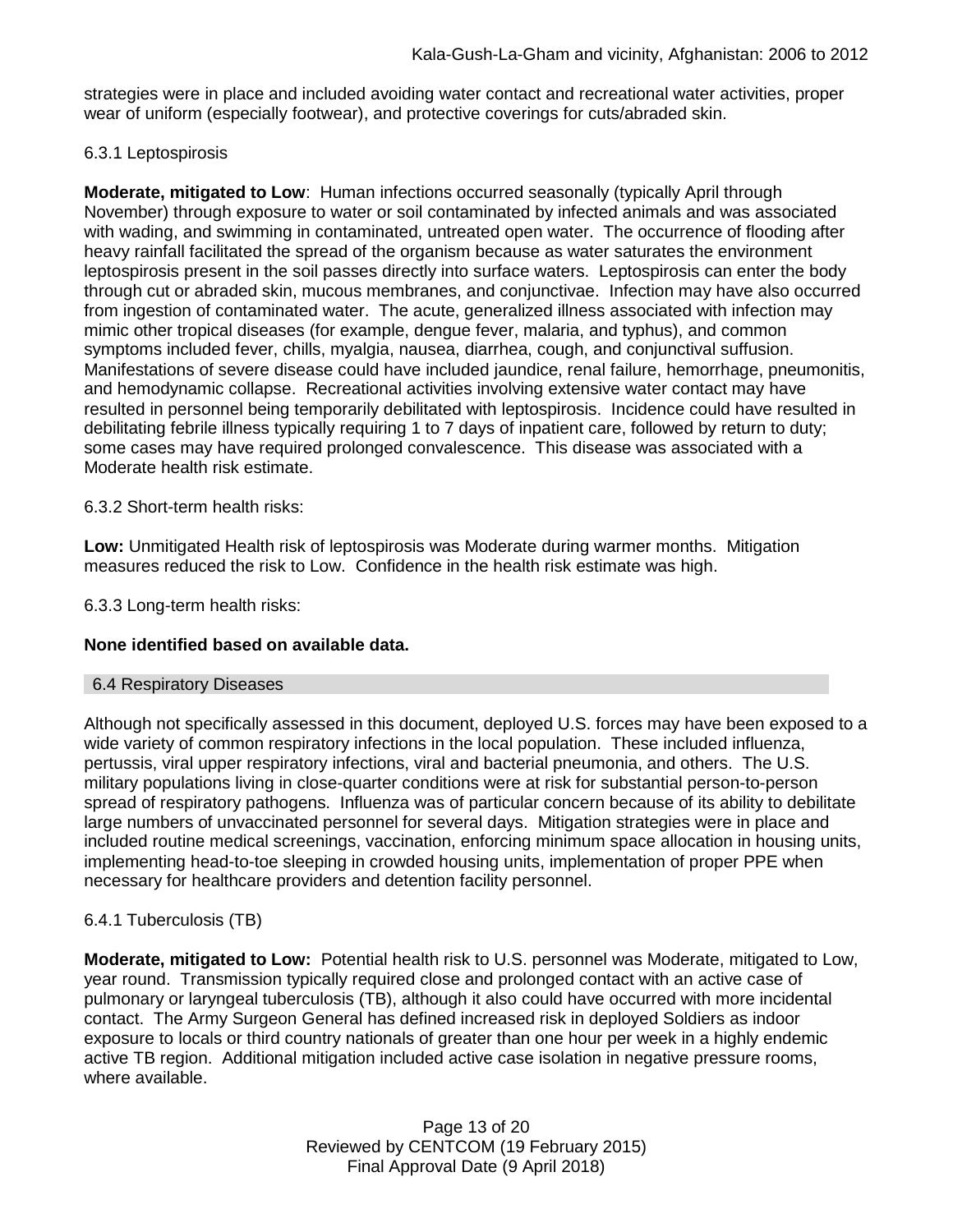#### 6.4.2 Meningococcal meningitis

**Low:** Meningococcal meningitis posed a Low risk and was transmitted from person to person through droplets of respiratory or throat secretions. Close and prolonged contact facilitated the spread of this disease. Meningococcal meningitis was potentially a very severe disease typically requiring intensive care; fatalities may have occurred in 5-15% of cases.

6.4.3 Short-term health risks:

**Low:** Moderate (TB) to Low (for meningococcal meningitis). Overall risk was reduced to Low with mitigation measures. Confidence in the health risk estimate was high.

#### 6.4.4 Long-term health risks:

**None identified based on available data.** Tuberculosis was evaluated as part of the Post Deployment Health Assessment (PDHA). A TB skin test was required post-deployment if potentially exposed and was based upon individual service policies.

#### 6.5 Animal-Contact Diseases

#### 6.5.1 Rabies

**Moderate, mitigated to Low:** Rabies posed a year-round moderate risk. Occurrence in local animals was well above U.S. levels due to the lack of organized control programs. Dogs are the primary reservoir of rabies in Afghanistan, and a frequent source of human exposure. Rabies is transmitted by exposure to the virus-laden saliva of an infected animal, typically through bites, but could have occurred from scratches contaminated with the saliva. A U.S. Army Soldier stationed in Afghanistan died of rabies on 31 August 2011 (Reference 13). Laboratory results indicated the Soldier was infected from contact with a dog while deployed. Although the vast majority (>99%) of persons who develop rabies disease will do so within a year after a risk exposure, there have been rare reports of individuals presenting with rabies disease up to six years or more after their last known risk exposure. Mitigation strategies included command emphasis of CENTCOM GO 1B, reduction of animal habitats, active pest management programs, and timely treatment of feral animal scratches/bites.

#### 6.5.2 Anthrax

**Low:** Anthrax cases were rare in indigenous personnel, and posed a Low risk to U.S. personnel. Anthrax is a naturally occurring infection; cutaneous anthrax is transmitted by direct contact with infected animals or carcasses, including hides. Eating undercooked infected meat may have resulted in contracting gastrointestinal anthrax. Pulmonary anthrax was contracted through inhalation of spores and was extremely rare. Mitigation measures included consuming approved food sources, proper food preparation and cooking temperatures, avoidance of animals and farms, dust abatement when working in these areas, vaccinations, and proper PPE for personnel working with animals.

#### 6.5.3 Q-Fever

**Moderate, mitigated to Low:** Potential health risk to U.S. personnel was Moderate, but mitigated to Low, year round. Rare cases were possible among personnel exposed to aerosols from infected animals, with clusters of cases possible in some situations. Significant outbreaks (affecting 1-50%) could have occurred in personnel with heavy exposure to barnyards or other areas where animals are kept. Unpasteurized milk may have also transmitted infection. The primary route of exposure was respiratory, with an infectious dose as low as a single organism. Incidence could have resulted in

> Page 14 of 20 Reviewed by CENTCOM (19 February 2015) Final Approval Date (9 April 2018)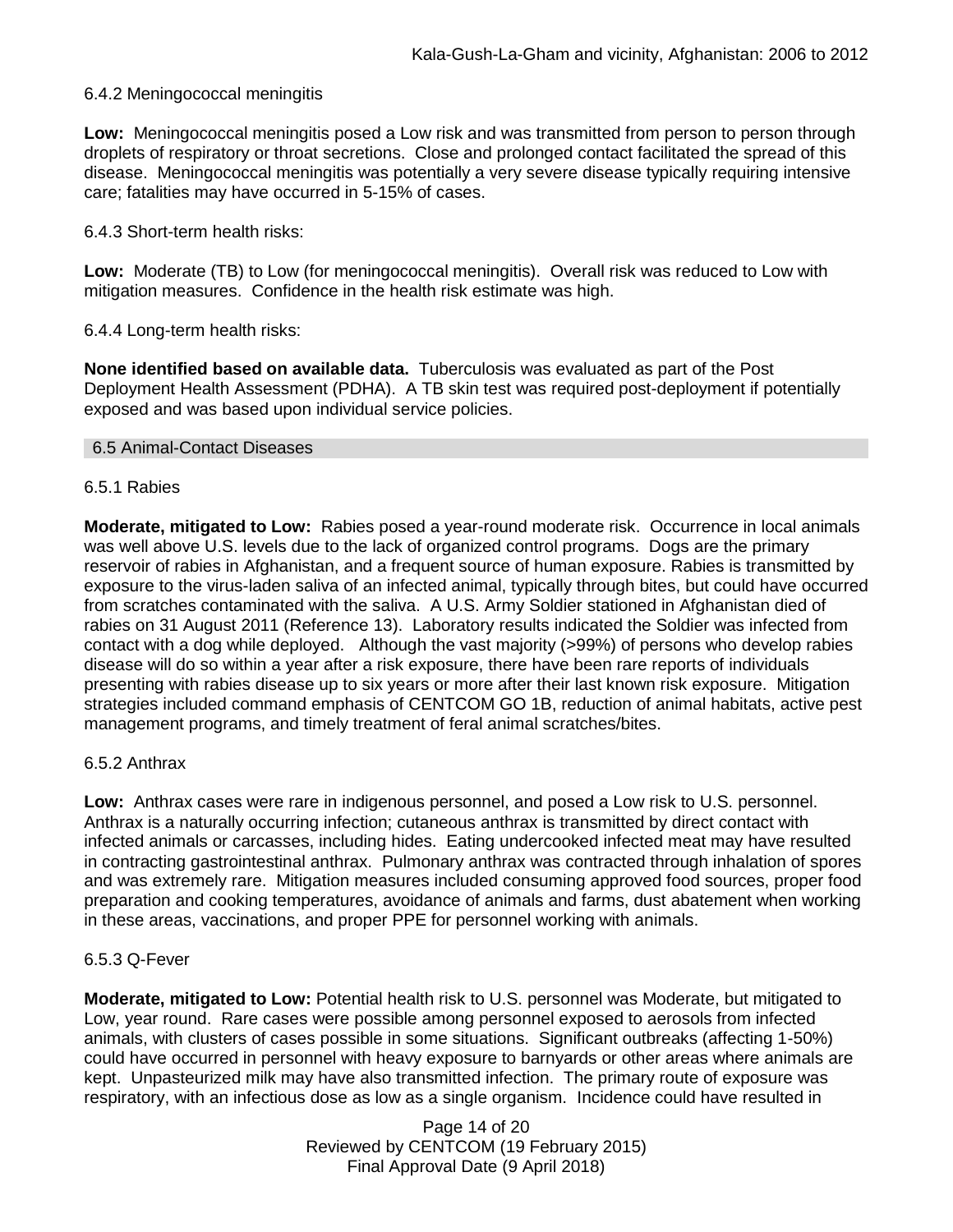debilitating febrile illness, sometimes presenting as pneumonia, typically requiring 1 to 7 days of inpatient care followed by return to duty. Mitigation strategies in place as listed in paragraph 6.5.2 except for vaccinations.

#### 6.5.4 H5N1 avian influenza

**Low:** Potential health risk to U.S. personnel was Low. Although H5N1 avian influenza (AI) is easily transmitted among birds, bird-to-human transmission is extremely inefficient. Human-to-human transmission appears to be exceedingly rare, even with relatively close contact. Extremely rare cases (less than 0.01% per month attack rate) could have occurred. Incidence could have resulted in very severe illness with fatality rate higher than 50 percent in symptomatic cases. Mitigation strategies included avoidance of birds/poultry and proper cooking temperatures for poultry products.

#### 6.5.5 Short-term health risks:

**Low:** The short-term unmitigated risk was Moderate for rabies, and Q-fever, to Low for anthrax, and H5N1 avian influenza. Mitigation measures reduced the overall risk to Low.Confidence in risk estimate was high.

#### 6.5.6 Long-term health risks:

**Low:** A Low long term risk existed for rabies because, in rare cases, the incubation period for rabies can be several years.

#### **7 Venomous Animal/Insect**

All information was taken directly from the Clinical Toxinology Resources web site from the University of Adelaide, Australia (Reference 2). The species listed below have home ranges that overlap the location of Kala-Gush-La-Gham and vicinity, and may present a health risk if they are encountered by personnel. See Section 9 for more information about pesticides and pest control measures.

#### 7.1 Spiders

 *Latrodectus dahlia* (widow spider): Severe envenoming possible, potentially lethal. However, venom effects are mostly minor and even significant envenoming is unlikely to be lethal.

#### 7.2 Scorpions

 *Androctonus afghanus*, *Androctonus amoreuxi,* and *Androctonus baluchicus*: Severe envenoming possible, potentially lethal. Severe envenoming may produce direct or indirect cardio toxicity, with cardiac arrhythmias, cardiac failure. Hypovolaemic hypotension possible in severe cases due to fluid loss through vomiting and sweating.

 *Compsobuthus rugosulus, Mesobuthus caucasicus, Mesobuthus eupeus, Mesobuthus macmahoni, Orthochirus afghanus, Orthochirus bicolor, Orthochirus. Jalalabadensis, Orthochirus pallidus, Orthochirus samrchelsis* and *Orthochirus scrobiculosus*: There are a number of dangerous Buthid scorpions, but there are also some known to cause minimal effects only. Without clinical data it was unclear where these species fit within that spectrum.

 *Hottentotta alticola*, and *Hottentotta saulcyi*: Moderate envenoming possible but unlikely to prove lethal. Stings by these scorpions are likely to cause only short lived local effects, such as pain, without systemic effects.

> Page 15 of 20 Reviewed by CENTCOM (19 February 2015) Final Approval Date (9 April 2018)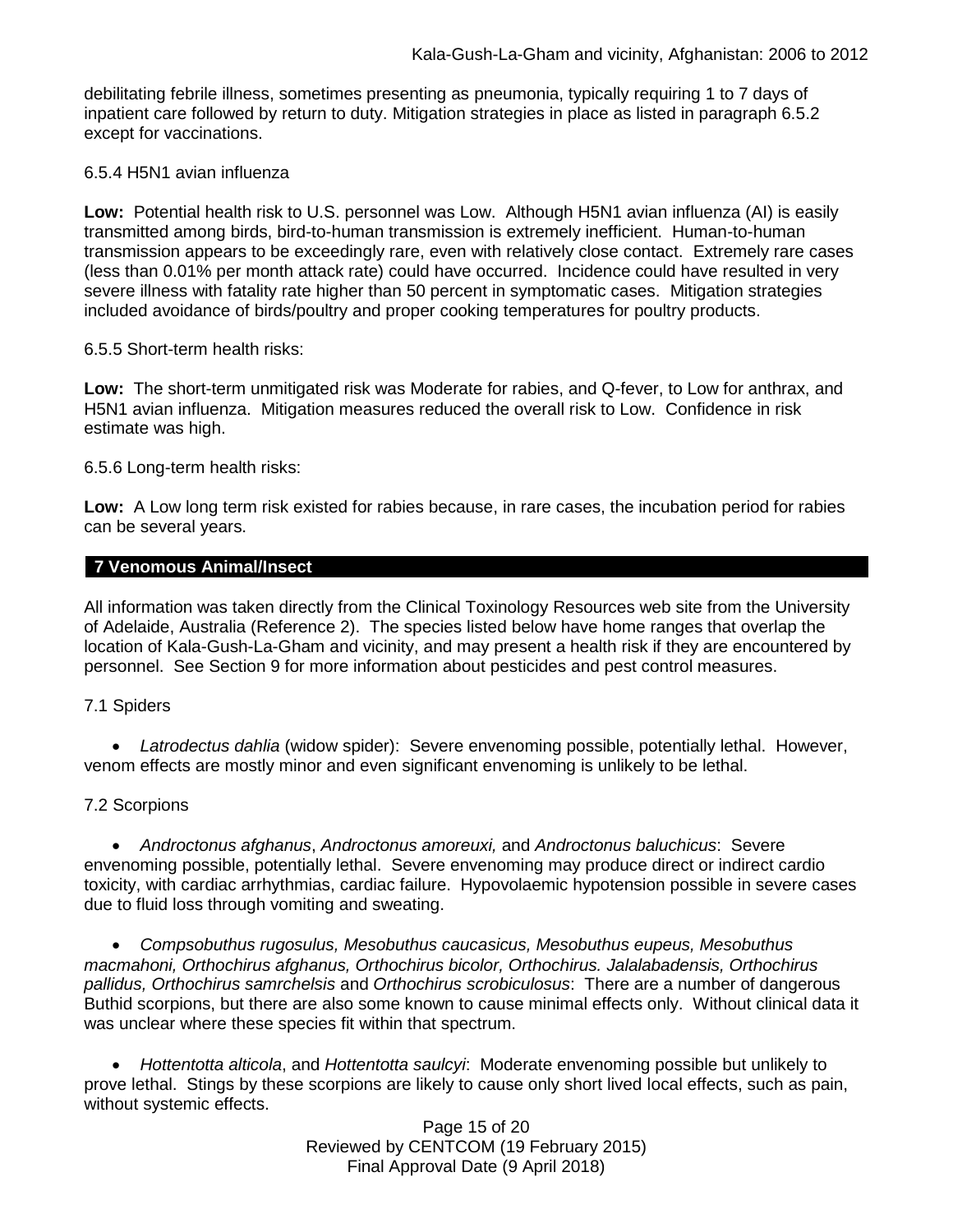*Scorpiops afghanus*: Mild envenoming only, not likely to prove lethal. Stings by these scorpions are likely to cause only short lived local effects, such as pain, without systemic effects.

# 7.3 Snakes

 *[Boiga](http://www.toxinology.com/fusebox.cfm?fuseaction=main.snakes.display&id=SN0722) [trigonata](http://www.toxinology.com/fusebox.cfm?fuseaction=main.snakes.display&id=SN0722)* (Common Cat Snake), and *Telescopus rhinopoma* (leopard viper): Unlikely to cause significant envenoming; Bites by these rear fanged Colubrid snakes are rarely reported. They are likely to cause minimal to moderate local effects and no systemic effects.

 *Gloydius halys* (Haly's Pit Viper): Severe envenoming possible, potentially lethal. Bites may cause moderate to severe coagulopathy and haemorrhagins causing extensive bleeding.

 *Hemorrhis ravergieri* (mountain racer), *Psammophis leithii*, and *Psammophis lineolatus* (Teer snake): Unlikely to cause significant envenoming. Bites require symptomatic treatment only.

 *Macrovipera lebetina obtuse* (Levantine Viper)*, and Macrovipera lebetina turanica* (Levantine Viper): Severe envenoming possible, potentially lethal. Bites may cause mild to severe local effects, shock & coagulopathy.

 *Platyceps rhodorachis* (Jan's desert racer): Mild envenoming only, not likely to prove lethal. Requires symptomatic treatment only.

7.4 Short-term health risk:

**Low:** If encountered, effects of venom vary with species from mild localized swelling (e.g. widow spider) to potentially lethal effects (e.g. Haly's Pit Viper). See effects of venom above. Mitigation strategies included avoiding contact, proper wear of uniform (especially footwear), and timely medical treatment. Confidence in the health risk estimate was low (Reference 10, Table 3-6).

7.5 Long-term health risk:

# **None identified.**

# **8 Heat/Cold Stress**

#### 8.1 Heat

Summer (June - September) monthly mean temperatures ranged from 54 degrees Fahrenheit (°F) to 95 °F based on historical climatological data. The health risk of heat stress/injury based on temperatures alone is Low (< 78 °F) from October – April, high (82-87.9°F) in May, and extremely high (≥ 88°F) from June – September. However, work intensity and clothing/equipment worn posed greater health risk of heat stress/injury than environmental factors alone (Goldman 2001). Managing risk of hot weather operations included monitoring work/rest periods, proper hydration, and taking individual risk factors (e.g. acclimation, weight, and physical conditioning) into consideration. Risk of heat stress/injury was reduced with preventive measures

8.1.1 Short-term health risk:

**Low to Extremely High, mitigated to Low:** Risk of heat injury in unacclimatized or susceptible populations (older, previous history of heat injury, poor physical condition, underlying medical/health conditions), and those under operational constraints (equipment, PPE, vehicles) was Extremely High

> Page 16 of 20 Reviewed by CENTCOM (19 February 2015) Final Approval Date (9 April 2018)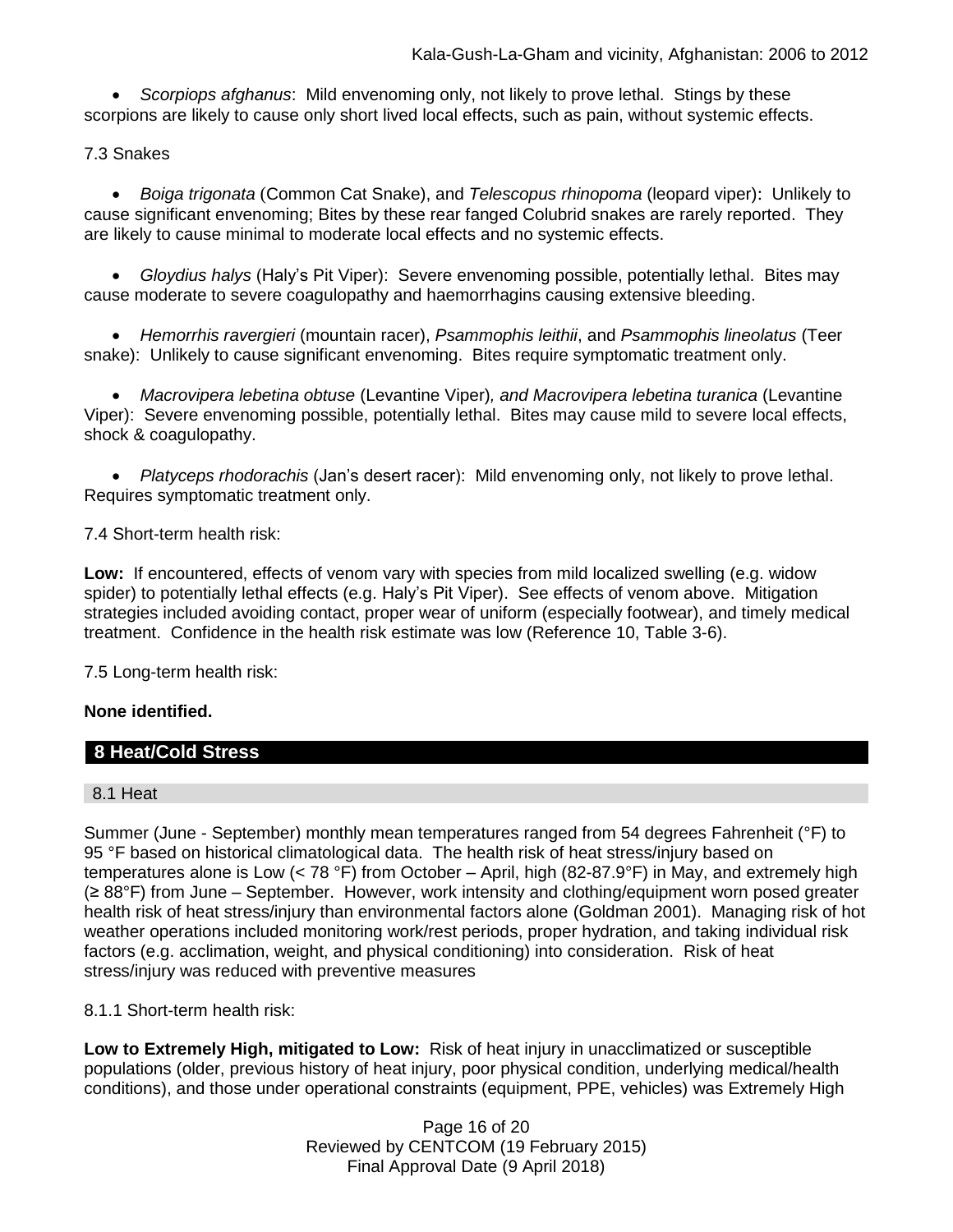from June - September, High in May, and Low from October - April. The risk of heat injury was reduced to low through preventive measures such as work/rest cycles, proper hydration and nutrition, and monitoring WBGT. Confidence in the health risk estimate was low (Reference 10, Table 3-6).

8.1.2 Long-term health risk:

**Low:** The long-term risk was Low. However, the risk may have been greater for certain susceptible persons–those older (i.e., greater than 45 years), in lesser physical shape, or with underlying medical/health conditions. Long-term health implications from heat injuries were rare but may occur, especially from more serious injuries such as heat stroke. It was possible that high heat in conjunction with various chemical exposures may have increased long-term health risks, though specific scientific evidence was not conclusive. Confidence in these risk estimates was medium (Reference 10, Table 3-6).

#### 8.2 Cold

8.2.1 Short-term health risks:

Winter (December - March) temperatures ranged from 25 °F to 68 °F based on historical climatological data from the U.S. Air Force Combat Climatology Center, 14<sup>th</sup> Weather Squadron. Because even on warm days a significant drop in temperature after sunset by as much as 40 °F could have occurred, there was a risk of cold stress/injury when temperatures fall below 60 °F, which could have occurred from September – May. The risk assessment for Non-Freezing Cold Injuries (NFCI), such as chilblain, trench foot, and hypothermia, was Low based on historical temperature and precipitation data. Frostbite was unlikely to occur because temperatures rarely drop below freezing. However, personnel may have encountered significantly lower temperatures during field operations at higher altitudes. As with heat stress/injuries, cold stress/injuries were largely dependent on operational and individual factors instead of environmental factors alone.

**Low:** The health risk of cold injury as Low. Confidence in the health risk estimate was medium.

8.2.2 Long-term health risk:

**Low:** The health risk of cold injury was Low. Confidence in the health risk estimate was high

# **9 Noise**

#### 9.1 Continuous

No specific hazard sources were documented in the DOEHRS or MESL from the 18 December 2006 through 16 August 2012 timeframe.

9.1.1 Short and long-term health risks:

#### **Not evaluated**

#### 9.2 Impulse

No specific hazard sources were documented in the DOEHRS or MESL from the 18 December 2006 through 16 August 2012 timeframe.

> Page 17 of 20 Reviewed by CENTCOM (19 February 2015) Final Approval Date (9 April 2018)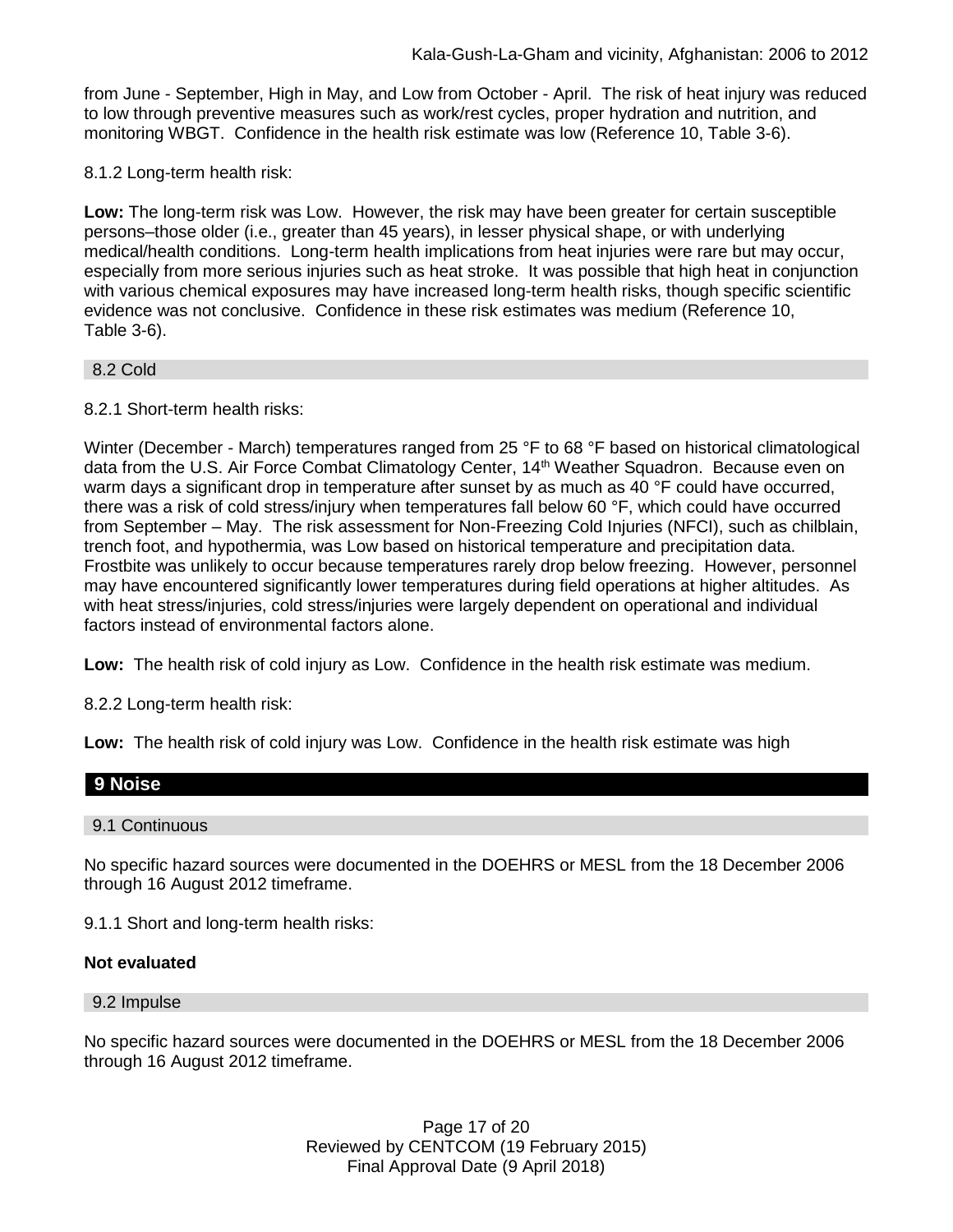9.2.1 Short-term and Long-term health risks:

# **Not evaluated**.

# **10 Unique Incidents/Concerns**

10.1 Potential environmental contamination sources

DoD personnel are exposed to various chemical, physical, ergonomic, and biological hazards in the course of performing their mission. These types of hazards depend on the mission of the unit and the operations and tasks which the personnel are required to perform to complete their mission. The health risk associated with these hazards depends on a number of elements including what materials are used, how long the exposure last, what is done to the material, the environment where the task or operation is performed, and what controls are used. The hazards can include exposures to heavy metal particulates (e.g., lead, cadmium, manganese, chromium, and iron oxide), solvents, fuels, oils, and gases (e.g., carbon monoxide, carbon dioxide, oxides of nitrogen, and oxides of sulfur). Most of these exposures occur when performing maintenance task such as painting, grinding, welding, engine repair, or movement through contaminated areas. Exposures to these occupational hazards can occur through inhalation (air), skin contact, or ingestion; however exposures through air are generally associated with the highest health risk.

#### 10.2 Waste Sites/Waste Disposal

No specific hazard sources were documented in the DOEHRS or MESL from the 18 December 2006 through 16 August 2012 timeframe.

#### 10.3 Fuel/petroleum products/industrial chemical spills

No specific hazard sources were documented in the DOEHRS or MESL from the 18 December 2006 through 16 August 2012 timeframe.

#### 10.4 Pesticides/Pest Control:

The health risk of exposure to pesticide residues is considered within the framework of typical residential exposure scenarios, based on the types of equipment, techniques, and pesticide products that have been employed, such as enclosed bait stations for rodenticides, various handheld equipment for spot treatments of insecticides and herbicides, and a number of ready-to-use (RTU) methods such as aerosol cans and baits. The control of rodents required the majority of pest management inputs, with the acutely toxic rodenticides staged as solid formulation lethal baits placed in tamper-resistant bait stations indoors and outdoors throughout cantonment areas. Nuisance insects, including biting and stinging insects such as bees, wasps, and ants, also required significant pest management inputs. Use of pesticides targeting against these pests generally involved selection of compounds with low mammalian toxicity and short-term residual using pinpoint rather than broadcast application techniques.

No specific hazard sources were documented in the DOEHRS or MESL from the 18 December 2006 through 16 August 2012 timeframe.

#### 10.5 Asbestos

No specific hazard sources were documented in the DOEHRS or MESL from the 18 December 2006 through 16 August 2012 timeframe.

> Page 18 of 20 Reviewed by CENTCOM (19 February 2015) Final Approval Date (9 April 2018)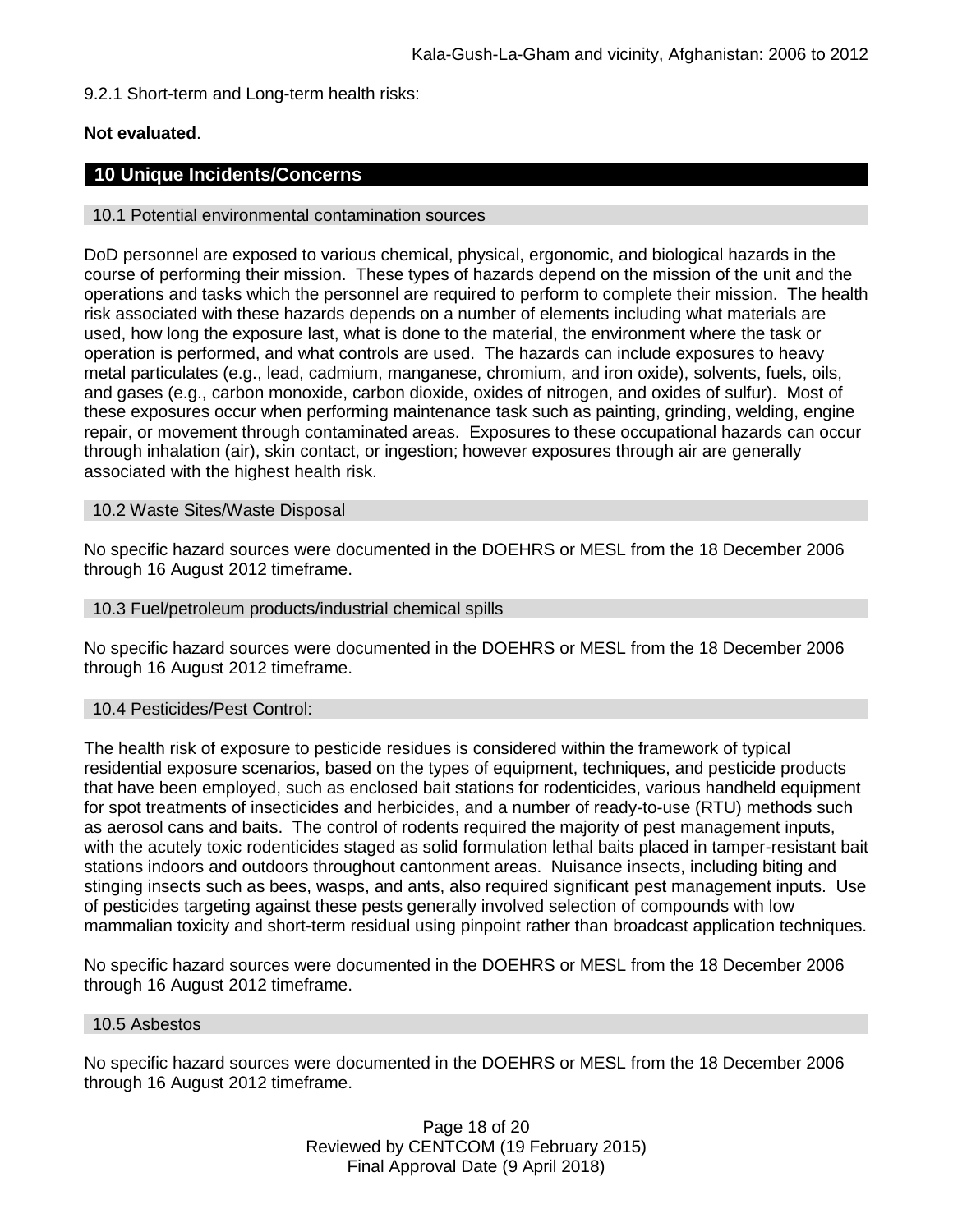#### 10.6 Lead Based Paint

No specific hazard sources were documented in the DOEHRS or MESL from the 18 December 2006 through 16 August 2012 timeframe.

#### 10.7 Burn Pit

There was no evidence that burn pits were operated at Kala-Gush-La-Gham and the associated locations. While not specific to Kala-Gush-La-Gham and vicinity, the consolidated epidemiological and environmental sampling and studies on burn pits that have been conducted as of the date of this publication have been unable to determine whether an association does or does not exist between exposures to emissions from the burn pits and long-term health effects (Reference 7). The committee's review of the literature and the data suggests that service in Iraq or Afghanistan (i.e., a broader consideration of air pollution than exposure only to burn pit emissions) may be associated with longterm health effects, particularly in susceptible (e.g., those who have asthma) or highly exposed subpopulations, such as those who worked at the burn pit. Such health effects would be due mainly to high ambient concentrations of PM from both natural and anthropogenic sources, including military sources. If that broader exposure to air pollution turns out to be relevant, potentially related health effects of concern are respiratory and cardiovascular effects and cancer. Susceptibility to the PM health effects could be exacerbated by other exposures, such as stress, smoking, local climatic conditions, and co-exposures to other chemicals that affect the same biologic or chemical processes. Individually, the chemicals measured at burn pit sites in the study were generally below concentrations of health concern for general populations in the United States. However, the possibility of exposure to mixtures of the chemicals raises the potential for health outcomes associated with cumulative exposure to combinations of the constituents of burn pit emissions and emissions from other sources.

# **11 References<sup>1</sup>**

 $\overline{a}$ 

- 1. Casarett and Doull's Toxicology: the Basic Science of Exposures, Chapter 2- Principles of Toxicology; Fifth Edition, McGraw Hill, New York.
- 2. Clinical Toxinology Resources: [http://www.toxinology.com/.](http://www.toxinology.com/) University of Adelaide, Australia.
- 3. Defense Occupational and Environmental Health Readiness System (referred to as the DOEHRS-EH database) at https://doehrs-ih.csd.disa.mil/Doehrs/. Department of Defense (DoD) Instruction 6490.03, *Deployment Health*, 2006.
- 4. DoDI 6055.05, Occupational and Environmental Health, 2008.

Page 19 of 20 Reviewed by CENTCOM (19 February 2015) Final Approval Date (9 April 2018)

 $1$  NOTE. The data are currently assessed using the 2013 TG230. The general method involves an initial review of the data which eliminates all chemical substances not detected above 1-yr negligible MEGs. Those substances screened out are not considered acute or chronic health hazards so are not assessed further. For remaining substances, acute and chronic health effects are evaluated separately for air water (soil is only evaluated for long term risk). This is performed by deriving separate short-term and long term population exposure level and estimates (referred to as population exposure point concentrations (PEPC)) that are compared to MEGs derived for similar exposure durations. If less than or equal to negligible MEG the risk is Low. If levels are higher than negligible then there is a chemical-specific toxicity and exposure evaluation by appropriate SMEs, which includes comparison to any available marginal, critical or catastrophic MEGs. For drinking water 15 L/day MEGs are used for the screening while site specific 5-15 L/day are used for more detailed assessment. For nondrinking water (such as that used for personal hygiene or cooking) the 'consumption rate' is limited to 2 L/day (similar to the EPA) which is derived by multiplying the 5 L/day MEG by a factor of 2.5. This value is used to conservatively assess non drinking uses of water.